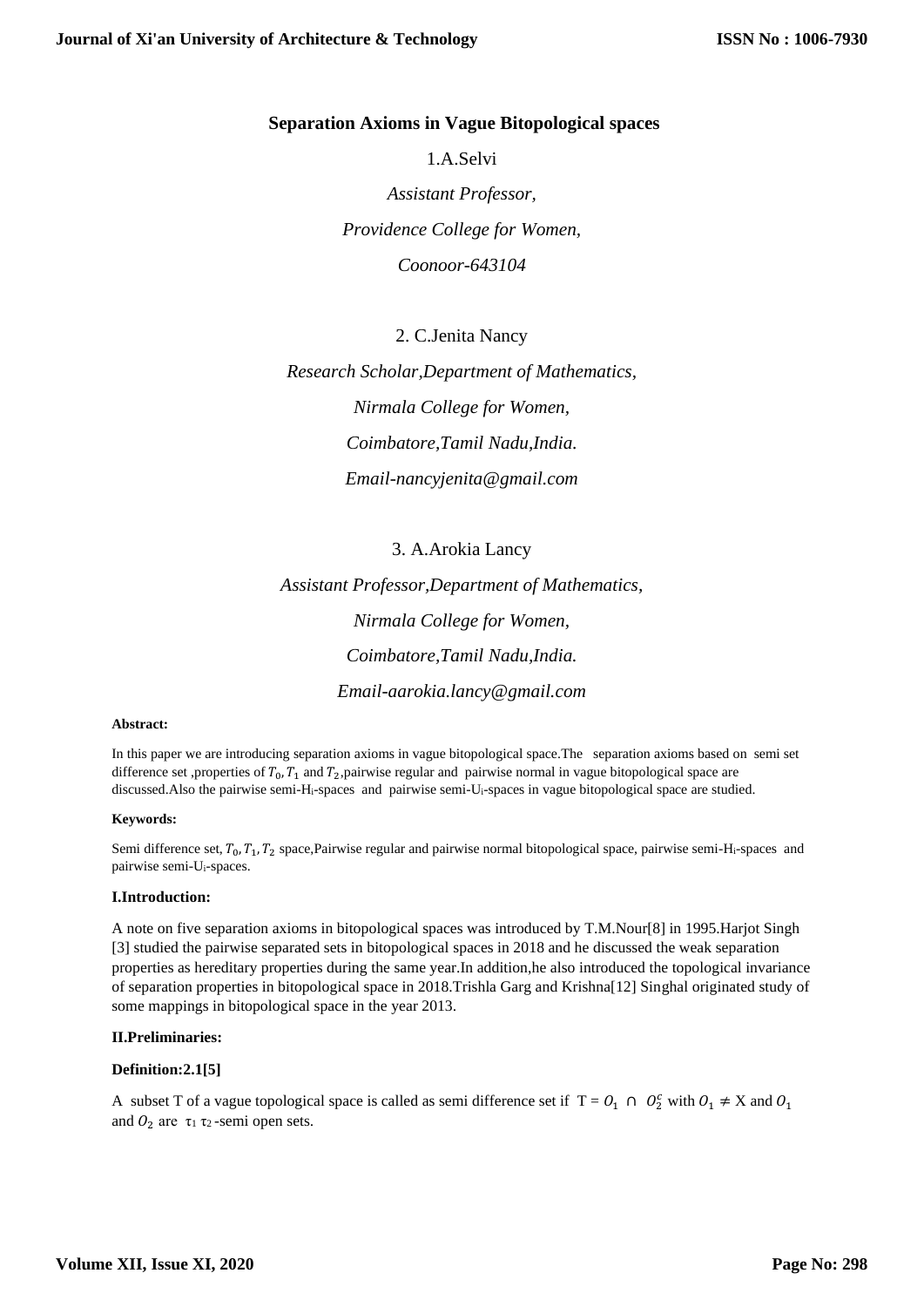# **Definition 2.2[10]**

Assume A to be a non-empty subset of a topological space  $(X, \tau)$ . The class  $\tau_A$  all intersections of A with  $\tau$  open subsets of X is a topology on A,it is called the relative topology on A or the relativization of  $\tau$  to A and the topological space  $(A, \tau_A)$  is known as a subspace of  $(X, \tau)$ .

# **Definition:2.3[1]**

Let  $(X, \tau_1, \tau_2)$  be a bitopological space.

- (i) A set G is called as pairwise open if G are both  $\tau_1$ -open and  $\tau_2$ -open in X.
- (ii) A set F is called pairwise closed if F are both  $\tau_1$ -closed and  $\tau_2$ -closed in X.
- (iii) A cover of a bitopological space  $(X, \tau_1, \tau_2)$  is known as pairwise open if their elements are members of  $\tau_1$  and  $\tau_2$  and if it contains at least one empty member of  $\tau_1$  and  $\tau_2$ .

# **Definition: 2.4[11]**

A Vague bitopological space  $(X, \tau_1, \tau_2)$  is said to be **pairwise semi-H**<sup>0</sup> if for every pair of points r and s such that r ∉ vague-τ<sub>i</sub> -scl {s} there exists a vague-τ<sub>i</sub> semi-open set R and a vague-τ<sub>i</sub> semi-open set V such that r  $\epsilon$  R, s  $\epsilon$  S, R  $\cap$  S =  $\emptyset$ .; i  $\neq$  j, i, j = 1, 2.

### **Definition: 2.5[11]**

A vague bitopological space  $(X, \tau_1, \tau_2)$  is said to be **pairwise semi-H<sub>1</sub>** if for every pair of points r and s such that vague-τ<sub>i</sub> -scl {r} ∩ vague-τ<sub>i</sub> -scl {s} =  $\emptyset$ , there exists a vague-τ<sub>i</sub> -semi-open set R and a vague-τ<sub>i</sub> -semi-open set S such that  $r \in R$ ,  $s \in S$ ,  $R \cap S = \emptyset$ ;  $i \neq j$ ,  $i, j = 1, 2$ .

### **Definition: 2.6[11]**

A vague bitopological space  $(X, \tau_1, \tau_2)$  is said to be **pairwise semi-H**<sub>2</sub> if for every vague- $\tau_i$ -semi-closed set B and a point r such that vague-τ<sub>i</sub> -scl  $\{r\} \cap B = \emptyset$ , there exists a vague-τ<sub>i</sub> -semi-open set R and a vague-τ<sub>i</sub> -semiopen set S such that  $r \in R$ ,  $B \subseteq S$ ,  $R \cap S = \emptyset$ ;  $i \neq j$ ,  $i, j = 1, 2$ .

#### **III.Vague - τ<sup>1</sup> τ2 -semi difference set:**

### **Definition:3.1**

A vague bitopological space  $(X, \tau_1, \tau_2)$  is called as pairwise semi T<sub>0</sub> if for every  $x, z \in X$ ,  $x \neq z$  there exist a vague-  $\tau_1$ -semi open set containing one of the points but not the other or there exist a vague-  $\tau_2$ -semi open set containing one of the points but not the other.

# **Definition:3.2**

A vague bitopological space  $(X, \tau_1, \tau_2)$  is called as pairwise semi  $T_1$  if for every  $x, z \in X$ ,  $x \neq z$  there exist a vague-  $\tau_1$ -semi open set V and a vague-  $\tau_2$ -semi open set W such that  $x \in V$ ,  $z \notin V$  and  $z \in W$ ,  $x \notin W$ .

#### **Definition:3.3**

A vague bitopological space  $(X, \tau_1, \tau_2)$  is called as pairwise  $T_2$  if for every  $x, z \in X$ ,  $x \neq z$  there exist a vague- $\tau_1$ semi open set V and a vague-  $\tau_2$ -semi open set W such that  $x \in V$ ,  $z \in W$  and  $V \cap W = \phi$ .

#### **Definition:3.4**

A subset T of a vague topological space is called as semi difference set if  $T = M_1 \cap M_2^c$  with  $M_1 \neq X$  and  $M_1$ and  $M_2$  are v-  $\tau_1$   $\tau_2$ -semi open sets.

### **Definition:3.5**

A subset of a vague bitopological space  $(X, \tau_1, \tau_2)$  is called as v-  $\tau_1 \tau_2$ -semi difference set if  $S = M_1 \cap M_2^c$ where  $M_1 \neq X$  and  $M_1$  is v-  $\tau_1$ -semi open,  $M_2$  is v-  $\tau_2$ -semi open.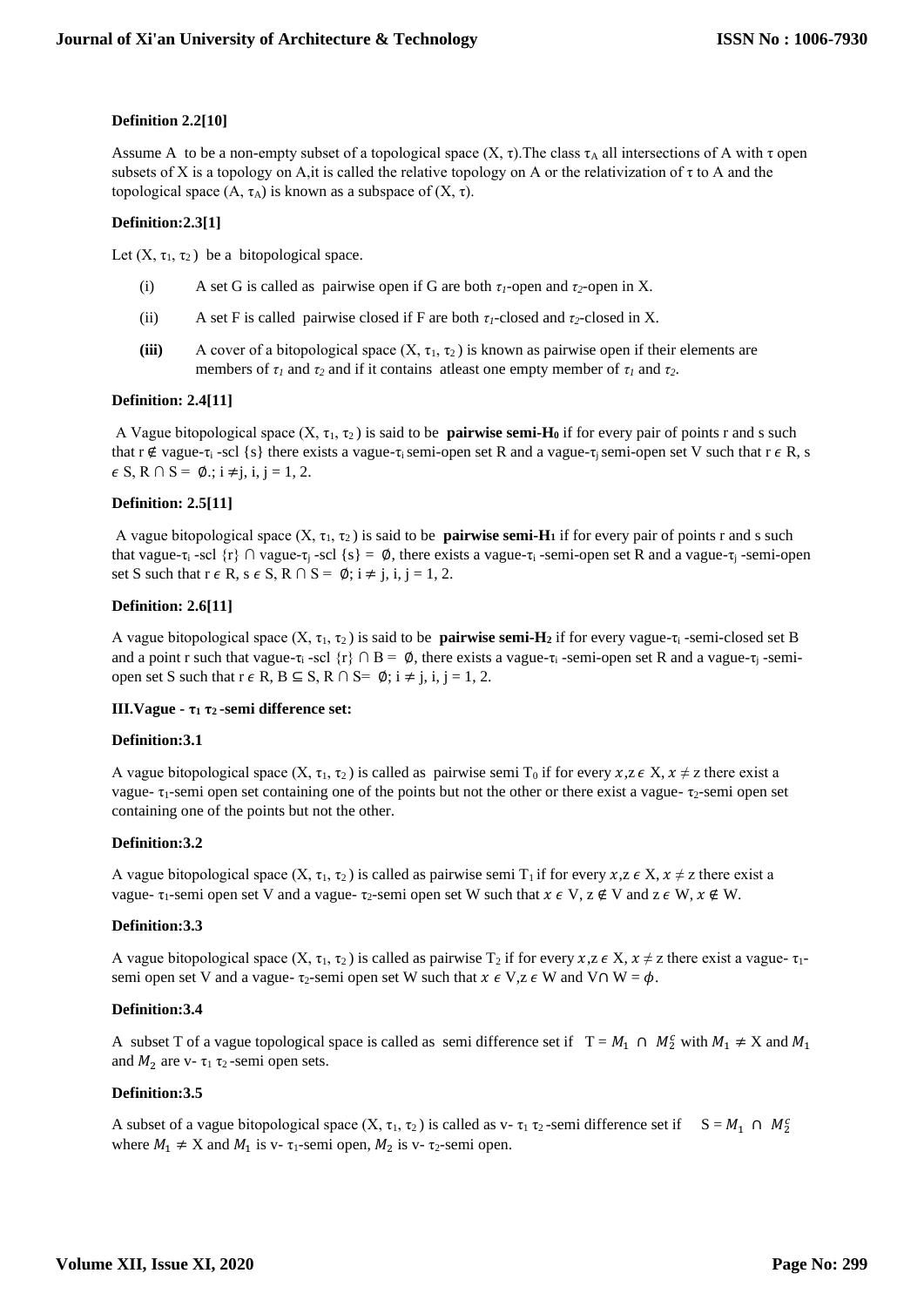# **Example:3.6**

Let  $X = \{a\}, \tau_1 = \{0, M_1, \ldots\}$ ,  $\tau_2 = \{0, M_2, \ldots\}$ , where  $M_1 = \{ \langle 0.2, 0.5 \rangle \}$ ,  $M_2 = \{ \langle 0.0.5 \rangle \}$ . Here S is a v-  $\tau_1$   $\tau_2$ -semi difference set if  $S = M_1 \cap M_2^c$  where  $M_1 \neq X$  and  $M_1$  is v-  $\tau_1$ -semi open,  $M_2$  is v-  $\tau_2$ -semi open.

### **Definition:3.7**

A vague bitopological space  $(X, \tau_1, \tau_2)$  is called as pairwise semi  $D_0$  if for every  $x, z \in X$ ,  $x \neq z$ , there exist a v- $\tau_1$   $\tau_2$ -semi difference set containing one of the points but not the other or there exist a v-  $\tau_2$   $\tau_1$ -semi difference set containing one of the points but not the other.

#### **Definition:3.8**

A vague bitopological space  $(X, \tau_1, \tau_2)$  is called as pairwise semi  $D_1$  if for every  $x \neq z$  in X, there exist a v- $\tau_1 \tau_2$ -semi difference set V such that  $x \in V$  but  $z \notin V$  and a v-  $\tau_2 \tau_1$ -semi difference set W such that  $z \in W$ ,  $x \notin W$ .

#### **Definition:3.9**

A vague bitopological space  $(X, \tau_1, \tau_2)$  is called as pairwise semi  $D_2$  if for every  $x \neq z$ , there exist a v- $\tau_1 \tau_2$ semi difference set V and a v-  $\tau_2 \tau_1$ -semi difference set W such that V  $\cap W = \phi$  with  $x \in V$  and  $z \in W$ .

### **Theorem:3.10**

pairwise semi T<sub>0</sub>  $\Rightarrow$  pairwise semi D<sub>0</sub> in vague bitopological space.

#### **Proof:**

Suppose  $(X, \tau_1, \tau_2)$  is pairwise semi T<sub>0</sub>. Then for all  $x, z \in X$ ,  $x \neq z$ , there exist a v-  $\tau_1$ -semi open set V or there exist a v-  $\tau_2$ -semi open set W such that V contains one of the points x and z.

Now V is v-  $\tau_1$ -semi open  $\Rightarrow$  V is a v-  $\tau_1$   $\tau_2$ -semi difference set.

W is v-  $\tau_2$ -semi open  $\Rightarrow$  W is a v-  $\tau_2$   $\tau_1$ -semi difference set.

 $\Rightarrow$  there exist a v-  $\tau_1$   $\tau_2$ -semi difference set V containing x or y or

there exist a v-  $\tau_2 \tau_1$ -semi difference set W containing x or y.

 $\Rightarrow$  X is pairwise  $D_0$ .

### **Note:3.11**

- (a) pairwise semi  $T_1 \Rightarrow V$ ague pairwise  $D_0$  in vague bitopological space.
- (b) pairwise semi  $T_2 \implies$  pairwise  $D_2$  in vague bitopological space.
- (c) pairwise semi  $D_2 \implies$  pairwise  $D_1$  in vague bitopological space.
- (d) pairwise semi  $D_1 \implies$  pairwise  $D_0$ .

#### **Theorem:3.12**

pairwise semi  $D_0 \implies$  pairwise  $T_0$  in vague bitopological space.

#### **Proof:**

Assume  $(X, \tau_1, \tau_2)$  to be pairwise semi  $D_0$  in vague bitopological space. Then for every  $x \neq z$  there exist a v- $\tau_1$  $\tau_2$ -semi difference set S' with  $x \in S'$  but  $z \notin S'$  or there exist a v- $\tau_2 \tau_1$ -semi difference set R' with  $z \in R'$  but  $x \notin S'$ R'.If there exist a v-  $\tau_1$   $\tau_2$ -semi difference set S' with  $x \in S'$  but  $z \notin S'$ . Assume  $S' = M_1 \cap M_2^c$  with  $M_1 \neq$ X, where  $M_1$  is a v-  $\tau_1$ -semi open set and  $M_2$  is a v-  $\tau_2$ -semi open set.

Now,  $x \in S \implies x \in M_1$  and  $x \notin M_2$ 

 $z \notin S \implies z \notin M_1$  or  $z \in M_1$  and  $z \notin M_2$ .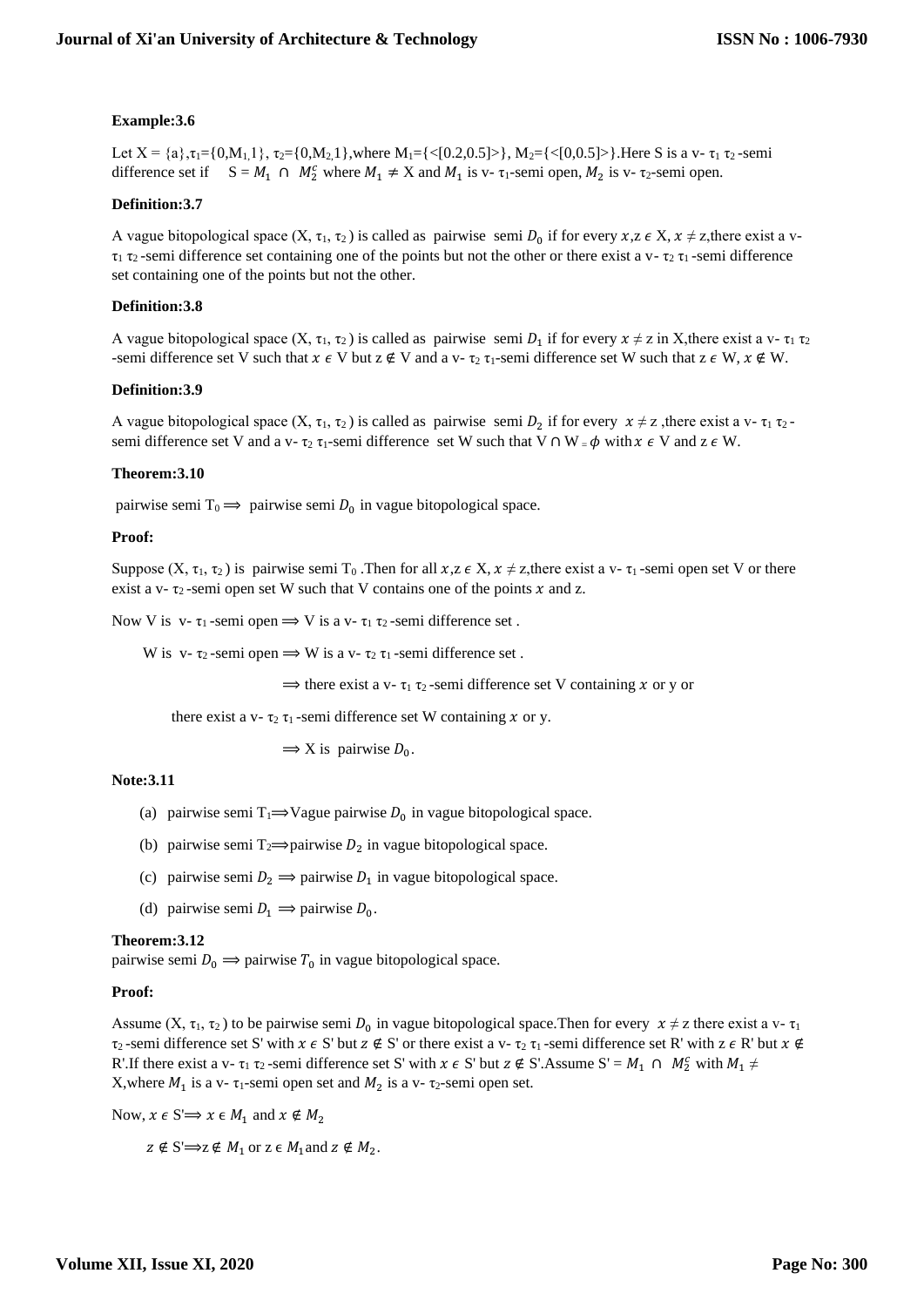Case (i):

$$
\text{If } x \in M_1 \text{ but } z \notin M_1.
$$

 $\Rightarrow$  There exist a v-  $\tau_1$ -semi open set  $M_1$  containing x but not z.

 $\implies$  (X,  $\tau_1$ ,  $\tau_2$ ) is pairwise  $T_0$ .

Case (ii):

If  $z \in M_2$  and  $x \notin M_2$ .

 $\Rightarrow$  There exist a v-  $\tau_2$ -semi open set  $M_1$  containing z but not x. Hence the proof.

### **Theorem:3.13**

pairwise -semi  $D_1 \implies$ pairwise -semi  $D_2$  in vague bitopological space.

### **Proof:**

If  $(X, \tau_1, \tau_2)$  is pairwise semi  $D_1$ .

 $\Rightarrow \forall x \neq z$ , there exist a v-  $\tau_1 \tau_2$ -semi difference set  $S'_1$  and a v-  $\tau_2 \tau_1$ -semi difference set  $S'_2$  such that  $x \in S'_1$ ,  $y \notin \mathcal{S}'$  $S'_1$  and  $y \in S'_2$ ,  $x \notin S'_2$ .

Assume  $S'_1 = M_1 \cap M_2^c$  where  $M_1 \neq X$  and  $M_1$  is a v-  $\tau_1$ -semi open set,  $M_2$  is a v-  $\tau_2$ -semi open set.

 $S'_2 = M_3 \cap M_4^c$  where  $M_3 \neq X$  and  $M_3$  is a v-  $\tau_2$ -semi open set,  $M_4$  is a v-  $\tau_1$ -semi open set.

 $x \notin S'_2 \Longrightarrow x \notin M_3$  or  $x \in M_3$  and  $x \in M_4$ .

 $z \notin S'_1 \implies z \notin M_1$  or  $z \in M_1$  and  $z \in M_2$ .

Case (i):

 $x \notin M_3$ ,  $z \notin M_1$ .

Then  $x \in M_1 \cap M_2^c$ 

$$
\implies x \in M_1 \cap (M_2 \cup M_3)^c
$$

 $z \in M_3 \cap M_4^c$ 

 $\Rightarrow$  *x* $\in$  *M*<sub>3</sub>  $\cap$   $(M_1 \cup M_4)^c$ 

 $\Rightarrow$  { $M_1 \cap (M_2 \cup M_3)^c$ }  $\cap$  { $M_3 \cap (M_1 \cup M_4)^c$ } =  $\phi$ .

That is, there exist a v-  $\tau_1$   $\tau_2$ -semi difference set  $M_1 \cap (M_2 \cup M_3)^c$  containing x and there exist a v-  $\tau_2$   $\tau_1$ -semi difference set  $M_3 \cap (M_1 \cup M_4)^c$  containing z such that

 $\{M_1 \cap (M_2 \cup M_3)^c\} \cap \{M_3 \cap (M_1 \cup M_4)^c\} = \phi.$  $\Rightarrow$  X is vague pairwise semi  $D_2$ . Case (ii): If  $x \notin M_3$  and  $z \in M_1$  and  $z \in M_2$  $\Rightarrow$  *x* $\in$  *M*<sub>1</sub>  $\cap$  *M*<sub>2</sub><sup>*c*</sup>, *z* $\in$  *M*<sub>3</sub>  $\cap$  *M*<sub>4</sub><sup>*c*</sup> such that  $(M_1 \cap M_2^c) \cap (M_3 \cap M_4^c) = \phi$ .  $\Rightarrow$  X is vague pairwise semi D<sub>2</sub>. Case (iii): If  $x \in M_3$  and  $x \in M_4$ ,  $z \notin M_1$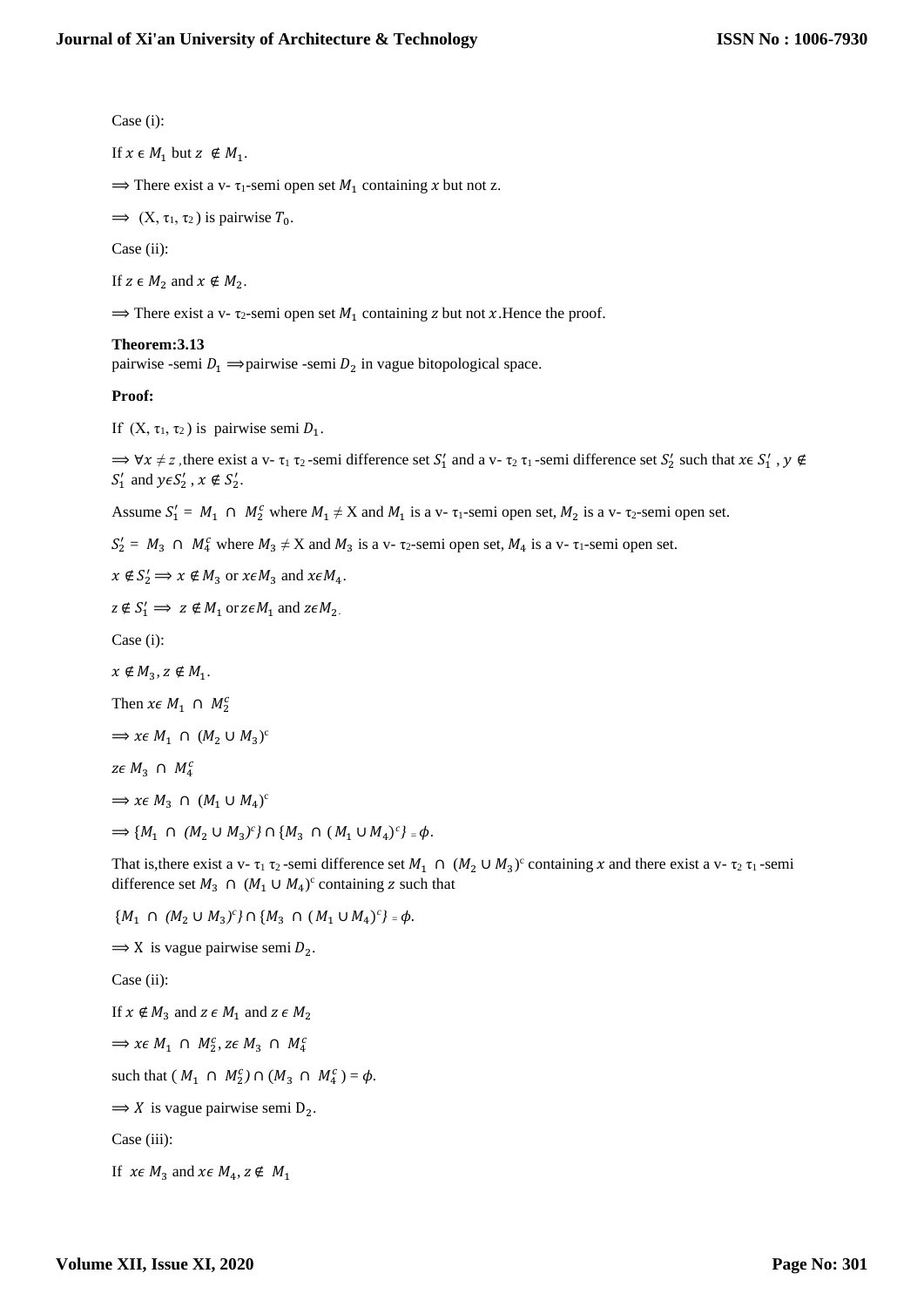$\Rightarrow$  *x* $\in$  *M*<sub>1</sub>  $\cap$  *M*<sub>2</sub><sup>*c*</sup>, *z* $\in$  *M*<sub>3</sub>  $\cap$  *M*<sub>4</sub><sup>*c*</sup>

such that  $(M_1 \cap M_2^c) \cap (M_3 \cap M_4^c) = \phi$ .

 $\Rightarrow$  X is vague pairwise semi D<sub>2</sub>.

Case (iv):

If  $x \in M_3$  and  $M_4$ ,  $z \in M_1$  and  $M_2$ .

 $x \in M_1 \cap M_2^c$ ,  $z \in M_3 \cap M_4^c$ 

such that  $(M_1 \cap M_2^c) \cap (M_3 \cap M_4^c) = \phi$ .

 $\Rightarrow$  X is vague pairwise semi D<sub>2</sub>.

# **Definition:3.14**

A mapping  $f: X \rightarrow Y$  is called as irresolute if the inverse image of every vague semi open set in Y is vague semi open in X.

# **Definition:3.15**

A mapping f:  $(X, \tau_1, \tau_2) \rightarrow (Y, \sigma_1, \sigma_2)$  is called pairwise irresolute iff the induced mappings f:  $(X, \tau_1) \rightarrow (Y, \sigma_1)$  and f:  $(X, \tau_2) \rightarrow (Y, \sigma_2)$  are irresolute in vague bitopological space.

# **Theorem:3.16**

If f:  $(X, \tau_1, \tau_2) \rightarrow (Y, \sigma_1, \sigma_2)$  is pairwise irresolute surjective mapping and S is a v- $\sigma_1 \sigma_2$ -semi difference set in Y, then  $f^{-1}(S)$  is a v-  $\tau_1 \tau_2$ -semi difference set in X.

# **Proof:**

Assume S to be a v- $\sigma_1 \sigma_2$ -semi difference set in Y.

 $\Rightarrow S = M_1 \cap M_2^c$  where  $M_1 \neq Y$  and  $M_1$  is v-  $\sigma_1$ -semi open.

 $M_2$  $M_2$  is v-  $\sigma_2$ -semi open.

As f is a pairwise irresolute map  $f^{-1}(M_1)$  is  $M_1$  is v-  $\tau_1$ -semi open and  $f^{-1}(M_2)$  is v-  $\tau_2$ -semi open.

Also  $f^{-1}(M_1) \neq X (M_1 \neq Y)$  and f is onto).

$$
\Rightarrow f^{-1}(S) = f^{-1}(M_1) \cap (f^{-1}(M_2))^c
$$

 $\Rightarrow f^{-1}(S)$  is a v-  $\tau_1 \tau_2$ -semi difference set in X.

Thus the proof.

# **Theorem:3.17**

Assume  $(Y, \sigma_1, \sigma_2)$  to be pairwise semi  $D_1$  and  $g: (X, \tau_1, \tau_2) \to (Y, \sigma_1, \sigma_2)$  is pairwise irresolute and bijective then  $(X, \tau_1, \tau_2)$  is pairwise semi  $D_1$  in vague bitopological space.

# **Proof:**

Assume  $x \neq z$  in  $X \implies q(x) \neq q(z)$  (Since g is injective)

But Y is pairwise semi  $D_1$ .

 $\Rightarrow$  there exist a v-  $\sigma_1$   $\sigma_2$ -semi difference set U' and v-  $\sigma_2$   $\sigma_1$ -semi difference set V' such that  $g(x) \in U'$ ,  $g(z) \notin U'$ and  $g(z) \in V', g(x) \notin V'.$ 

 $\Rightarrow$  *x*∈ *g*<sup>-1</sup>(*U'*), *z* ∉ *g*<sup>-1</sup>(*U'*) and *z* ∈ *g*<sup>-1</sup>(*V'*), *x* ∉ *g*<sup>-1</sup>(*V'*)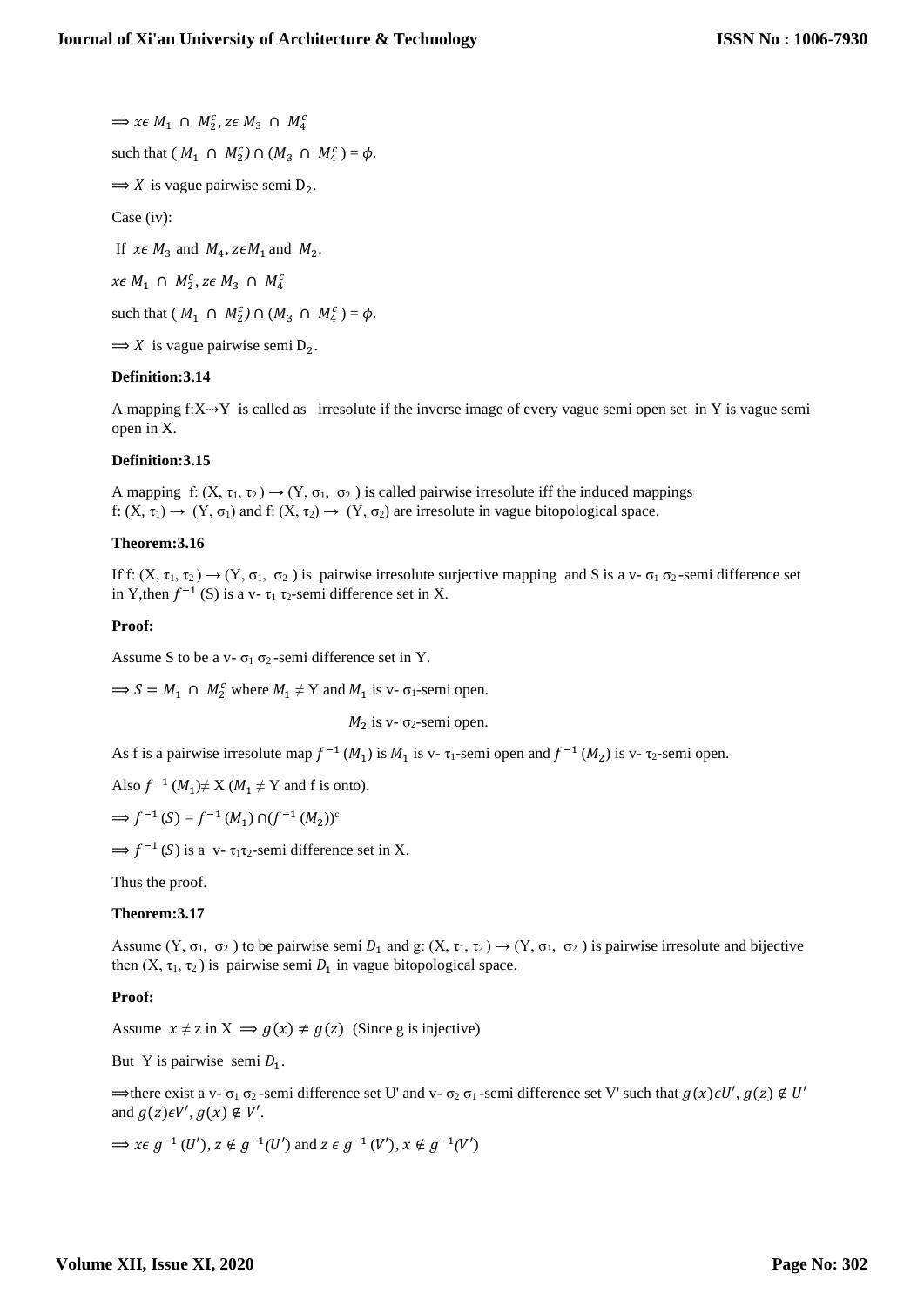Since g is pairwise irresolute by theorem (8.4)  $g^{-1}(U')$ ,  $g^{-1}(V')$  are v-  $\tau_1$   $\tau_2$ -semi difference set and v-  $\tau_2$   $\tau_1$ semi difference set respectively such that  $x \in g^{-1}(U')$ ,  $z \notin g^{-1}(U')$  and  $z \in g^{-1}(V')$ ,  $x \notin g^{-1}(V')$ .

 $\Rightarrow$  X is pairwise semi D<sub>1</sub> in vague bitopological space.

Thus the proof.

# **IV.**  $T_0$ ,  $T_1$  and  $T_2$  in vague bitopological space:

Throughout this section X,Y will be a non-empty set.  $\tau_1$ ,  $\tau_2$ ,  $\sigma_1$ ,  $\sigma_2$  will be the topology on X. (X,  $\tau_1$ ,  $\tau_2$ ) and  $(Y, \sigma_1, \sigma_2)$  are the vague bitopological space., U', V' are the vague open sets and its elements are  $x', y', x'_1, y'_1, x'_2, y'_2$ 

### **Definition:4.1**

A mapping g:  $(X, \tau_1, \tau_2) \rightarrow (Y, \sigma_1, \sigma_2)$  is known as P-continuous(resp.P-open ,P-closed) if the induced mappings g:  $(X, \tau_1) \rightarrow (Y, \sigma_1)$  and g:  $(X, \tau_2) \rightarrow (Y, \sigma_2)$  are continuous. (resp.open ,closed) in vague bitopological space.

### **Definition:4.2**

A vague bitopological space  $(X, \tau_1, \tau_2)$  is known as  $T_0$ -space if for all  $x', y' \in X$  with  $x' \neq y'$  then there exist  $U' \in \tau_1 \cup \tau_2$  such that  $x' \in U'$ ,  $y' \notin U'$  or  $x' \notin U'$ ,  $y' \in U'$ .

### **Definition:4.3**

A vague bitopological space  $(X, \tau_1, \tau_2)$  is known as  $T_1$ -space if for all  $x', y' \in X$  with  $x' \neq y'$ , then there exist  $U' \in V$ -  $\tau_1$  and  $V' \in V$ - $\tau_2$  such that  $x' \in U'$ ,  $y' \notin U'$  and  $x' \notin V'$ ,  $y' \in V'$ .

### **Definition:4.4**

A vague bitopological space  $(X, \tau_1, \tau_2)$  is known as  $T_2$ -space if for all  $x', y' \in X$  with  $x' \neq y'$ , then there exist U'  $\epsilon$  v- $\tau_1$ , V' $\epsilon$  v- $\tau_2$  such that  $x' \epsilon U'$ ,  $y' \epsilon V'$ , U'  $\cap$  V' =  $\phi$ .

#### Properties of  $T_0$ ,  $T_1$  and  $T_2$  in vague bitopological space:

#### **Theorem :4.5**

 $T_0$  is a hereditary property.

#### **Proof:**

If  $(X, \tau_1, \tau_2)$  is  $T_0$ -space and B⊆ X has to be proved that  $(B, \tau_{1B}, \tau_{2B})$  is also  $T_0$ -space.

Assume  $x', y' \in B$  with  $x' \neq y'$ , then  $x', y' \in X$  with  $x' \neq y'$ . Since  $(X, \tau_1, \tau_2)$  is vague- $T_0$ -space, then there exist  $U' \in B$  $\tau_1 \cup \tau_2$  such that  $x' \in U'$ ,  $y' \notin U'$  or  $x' \notin U'$ ,  $y' \in U'$ .

Then,  $U' \epsilon \tau_1 \cup \tau_2$ 

$$
\Rightarrow U' \epsilon \tau_1 \quad \text{or } U' \epsilon \tau_2
$$

 $\Rightarrow$  U'  $\cap$  B  $\epsilon \tau_{1B}$  or U'  $\cap$  B  $\epsilon \tau_{2B}$ 

$$
\implies U' \cap B \in \tau_{1B} \cup \tau_{2B}.
$$

Again since  $x'$ ,  $y' \in B$ , then  $x' \in U' \cap B$ ,  $y' \notin U' \cap B$  or  $x' \notin U' \cap B$ ,  $y' \in U' \cap B$ . Then  $(B, \tau_{1B}, \tau_{2B})$  is also  $T_0$ -space.

#### **Theorem :4.6**

 $T_1$  is a hereditary property.

# **Proof:**

If  $(X, \tau_1, \tau_2)$  is a  $T_1$ -space and B $\subseteq$  X has to be proved that  $(B, \tau_{1B}, \tau_{2B})$  is also  $T_1$ -space.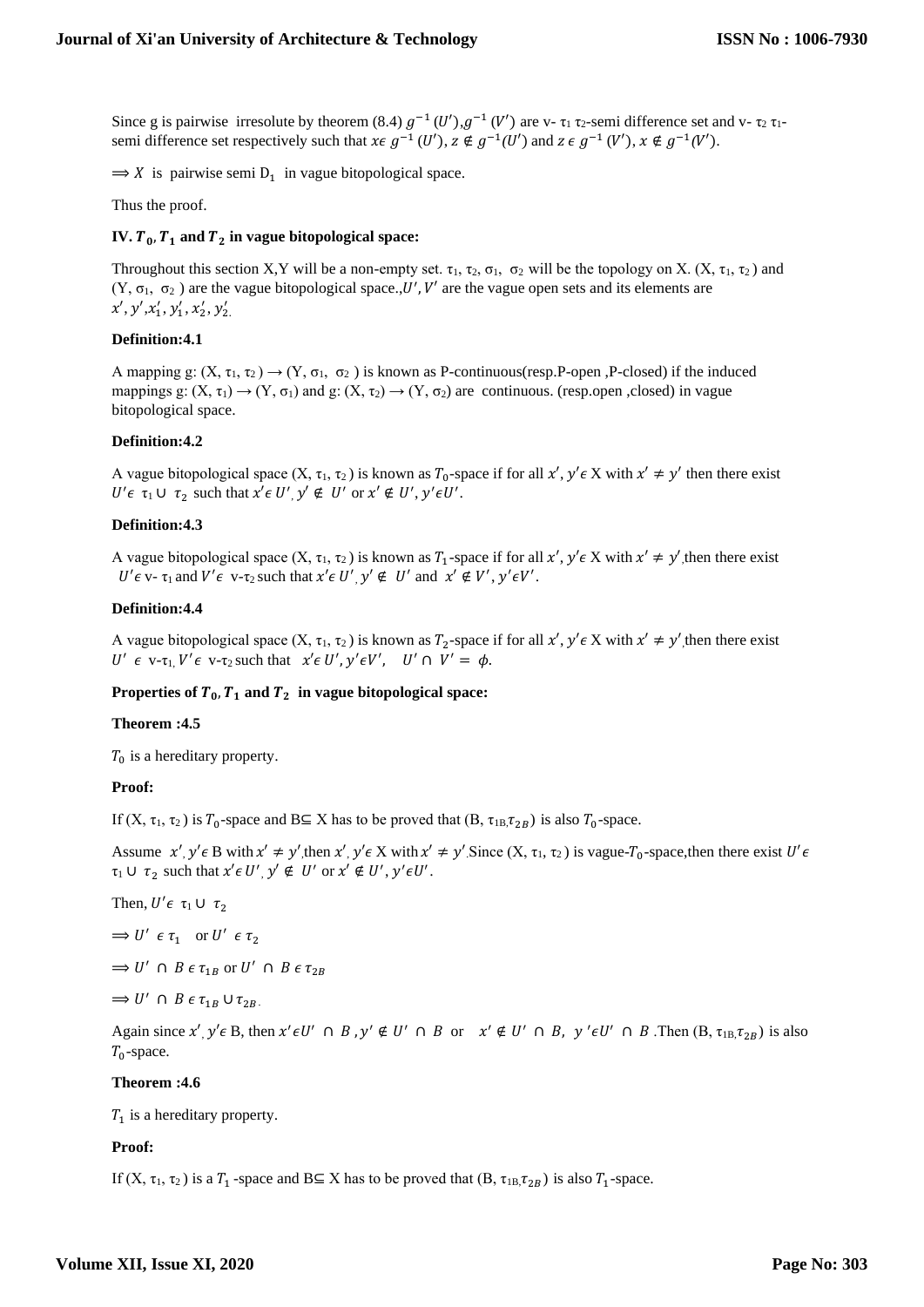Assume  $x', y' \in B$  with  $x' \neq y'$ , then  $x', y' \in X$  with  $x' \neq y'$ . Since  $(X, \tau_1, \tau_2)$  is  $T_1$ -space, then there exist  $U' \in \tau_1$  and  $V' \in \tau_2$  such that  $x' \in U'$ ,  $y' \notin U'$  and  $x' \notin V'$ ,  $y' \in V'$ . Then  $U' \in \tau_1$  and  $V' \in \tau_2$ .

 $\Rightarrow$  U'  $\cap$  B  $\epsilon \tau_{1B}$  or V'  $\cap$  B  $\epsilon \tau_{2B}$ .

Again since  $x'$ ,  $y' \in B$  then  $x' \in U' \cap B$ ,  $y' \notin U' \cap B$  and  $x' \notin V' \cap B$ ,  $y' \in V' \cap B$ .

### **Theorem :4.7**

 $T_2$  is a hereditary property.

### **Proof:**

If  $(X, \tau_1, \tau_2)$  is a  $T_2$ -space and B $\subseteq$  X has to be proved that  $(B, \tau_{1B}, \tau_{2B})$  is also  $T_2$ -space.

Assume  $x', y' \in B$  with  $x' \neq y'$ , then  $x', y' \in X$  with  $x' \neq y'$ . Since  $(X, \tau_1, \tau_2)$  is  $T_2$ -space, then there exist *U'*  $\epsilon \tau_1$  and *V'*  $\epsilon \tau_2$  such that  $x' \epsilon$  *U'*,  $y' \epsilon V'$  and *U'*  $\cap$  *V'* =  $\phi$ .

Then,  $U' \in \tau_1$  and  $V' \in \tau_2$ 

 $\Rightarrow$  U'  $\cap$  B  $\epsilon \tau_{1B}$  or V'  $\cap$  B  $\epsilon \tau_{2B}$ .

Again since  $x'$ ,  $y' \in B$  then  $x' \in U' \cap B$ ,  $y' \in V' \cap B$  and  $(U' \cap B) \cap (V' \cap B) = (U' \cap V') \cap B$ 

 $= \emptyset \cap B = \emptyset$ . Hence  $(B, \tau_{1B}, \tau_{2B})$  is also  $T_2$ -space.

#### **Theorem :4.8**

 $T_0$  is a vague topological property.

# **Proof:**

Assume g:  $(X, \tau_1, \tau_2) \to (Y, \sigma_1, \sigma_2)$  to be a homeomorphism and  $(X, \tau_1, \tau_2)$  is  $T_0$  space. We are about to prove  $(Y, \sigma_1, \sigma_2)$  is also a  $T_0$  space.

Assume  $y'_1$ ,  $y'_2 \in Y$  with  $y'_1 \neq y'_2$ . Since g is onto then there exist  $x'_1$ ,  $x'_2 \in X$  with  $g(x'_1) = y'_1$  and  $g(x'_2) = y'_2$ . Again, since g is one – one with  $y'_1 \neq y'_2$ .

 $\Rightarrow g(x_1') \neq g(x_2') \Rightarrow x_1' \neq x_2'.$ 

Further since  $(X, \tau_1, \tau_2)$  is  $T_0$  space and  $x'_1, x'_2 \in X$  with  $x'_1 \neq x'_2$ , then there exist  $U' \in \tau_1 \cup \tau_2$  such that  $x'_1 \in U', x'_2 \notin U'$  or  $x'_1 \notin U', x'_2 \in U'.$ 

Assume  $x'_1 \in U', x'_2 \notin U'$ . Then  $U' \in \tau_1 \cup \tau_2$ .

 $\Rightarrow$   $g(U')\epsilon g(\tau_1 \cup \tau_2)$  as g is vague open and vague continuous, then  $g(U')\epsilon g(\tau_1) \cup g(\tau_2)\epsilon \sigma_1 \cup \sigma_2$ .

Also,  $x'_1 \in U'$ ,  $g(x'_1) \in g(U') \implies y'_1 \in g(U')$  and

 $x_2' \notin U', g(x_2') \notin g(U') \Longrightarrow y_2' \notin g(U')$ .

(i.e.) for any  $y'_1$ ,  $y'_2 \in Y$  with  $y'_1 \neq y'_2$ ,  $g(U') \in \sigma_1 \cup \sigma_2$  is obtained such that  $y'_1 \in g(U')$ ,  $y'_2 \notin g(U')$ .

Therefore  $(Y, \sigma_1, \sigma_2)$  is a  $T_0$ -space (i.e.)every homeomorphic image of  $T_0$ -space is a  $T_0$ -space.Thus,  $T_0$  is a vague topological property.

#### **Theorem :4.9**

 $T_1$  is a vague topological property.

#### **Proof:**

Assume g:  $(X, \tau_1, \tau_2) \rightarrow (Y, \sigma_1, \sigma_2)$  to be a homeomorphism and  $(X, \tau_1, \tau_2)$  is  $T_1$  space .That  $(Y, \sigma_1, \sigma_2)$  is also a  $T_1$  space has to be proved. Assume  $y'_1$ ,  $y'_2 \in Y$  with  $y'_1 \neq y'_2$ . Since g is onto then there exist  $x'_1$ ,  $x'_2 \in X$  with  $g(x_1') = y_1'$  and  $g(x_2') = y_2'$ . Again, since g is one – one with  $y_1' \neq y_2'$ .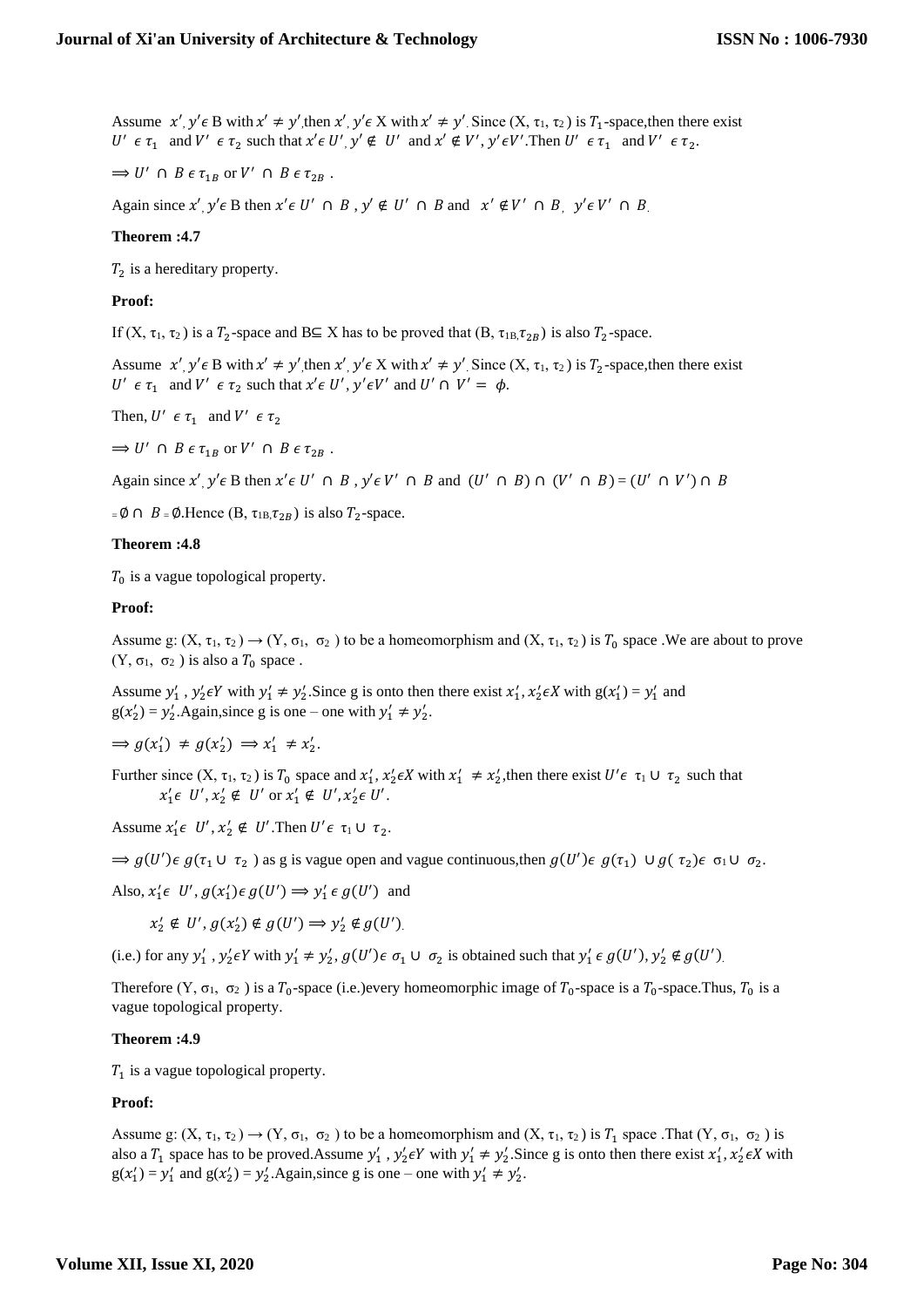$\Rightarrow g(x_1') \neq g(x_2') \Rightarrow x_1' \neq x_2'.$ 

Then  $x'_1$ ,  $x'_2 \in X$  with  $x'_1 \neq x'_2$ .

Again since  $(X, \tau_1, \tau_2)$  is vague- $T_1$  space then there exist  $U' \in \tau_1$  and  $V' \in \tau_2$  such that  $x'_1 \in U'$ ,  $x'_2 \notin U'$  and  $x'_1 \notin V'$ ,  $x'_2 \in V'$ . Further since g is vague-open, then  $g(U')\epsilon \sigma_1$  and  $g(V')\epsilon \sigma_2$ . Also,

$$
x'_1 \in U' \implies y'_1 = g(x'_1) \in g(U'), x'_2 \notin U' \implies y'_2 = g(x'_2) \notin g(U')
$$
 and

 $x'_1 \notin V' \implies y'_1 = g(x'_1) \notin g(V')$ ,  $x'_2 \notin V' \implies y'_2 = g(x'_2) \notin g(V')$ 

(i.e.) for any  $y'_1$ ,  $y'_2 \in Y$  with  $y'_1 \neq y'_2$ ,  $g(U')\in \sigma_1$  and  $g(V')\in \sigma_2$  are obtained such that  $y'_1 \in g(U')$ ,  $y'_2 \notin g(U')$ and  $y'_1 \notin g(V'), y'_2 \in g(V').$ 

Therefore  $(Y, \sigma_1, \sigma_2)$  is a  $T_1$  space.(i.e.) every homeomorphic image of a  $T_1$  space is also a  $T_1$  space.Thus  $T_1$  is a vague topological property.

### **Theorem :4.10**

 $T_2$  is a vague topological property.

### **Proof:**

Assume g:  $(X, \tau_1, \tau_2) \rightarrow (Y, \sigma_1, \sigma_2)$  to be a homeomorphism and  $(X, \tau_1, \tau_2)$  is  $T_2$  space. That  $(Y, \sigma_1, \sigma_2)$  is also a  $T_2$  space has to be proved.

Assume  $y'_1$ ,  $y'_2 \in Y$  with  $y'_1 \neq y'_2$ . Since g is onto then there exist  $x'_1$ ,  $x'_2 \in X$  with  $g(x'_1) = y'_1$  and  $g(x'_2) =$  $y'_2$ . Again, since g is one – one with  $y'_1 \neq y'_2$ .

 $\Rightarrow g(x_1') \neq g(x_2') \Rightarrow x_1' \neq x_2'.$ 

Now  $x'_1$ ,  $x'_2 \in X$  with  $x'_1 \neq x'_2$ .

Again since  $(X, \tau_1, \tau_2)$  is  $T_2$  space then there exist  $U' \in \tau_1$  and  $V' \in \tau_2$  such that  $x'_1 \in U'$ ,  $x'_2 \in V'$  and *U'* ∩ *V'* =  $\phi$ . Further since g is vague open, then  $g(U')\epsilon \sigma_1$  and  $g(V')\epsilon \sigma_2$ .

Let  $g(U') \cap g(V') \neq \phi$ , then there exist  $z' \epsilon g(U') \cap g(V')$ .

$$
\Rightarrow
$$
  $z' \epsilon g(U')$  and  $z' \epsilon g(V')$ 

⇒there exist  $q_1 \in U'$  and  $q_2 \in V'$ 

such that  $z' = g(q_1)$  and  $z' = g(q_2)$  with  $g(q_1) = g(q_2)$ 

- $\Rightarrow$   $q_1 = q_2$  as g is one -one.
- $\Rightarrow$   $q_1 \epsilon U'$ ,  $q_1 \epsilon V'$
- $\Rightarrow$   $q_1 \in U' \cap V'$

 $\Rightarrow$  U'  $\cap$  V'  $\neq$   $\phi$  which is a contradiction.

The fact is that  $U' \cap V' = \phi \implies g(U') \cap g(V') = \phi$ .

Hence, for any  $y'_1$ ,  $y'_2 \in Y$  with  $y'_1 \neq y'_2$ ,  $g(U')\in \sigma_1$  and  $g(V')\in \sigma_2$  is obtained such that  $y'_1 \in g(U')$ ,  $y'_2 \in g(V')$ and  $g(U') \cap g(V') = \phi$  (i.e.)  $(Y, \sigma_1, \sigma_2)$  is a  $T_2$ -space.

Thus every homeomorphic image of a  $T_2$ -space is also a  $T_2$ -space. Hence  $T_2$  is a vague topological property.

#### **Theorem :4.11**

Assume  $(X, \tau)$  to be a  $T_0$ -space and  $(Y, \sigma)$  to be any vague topological space then  $(X, \tau_1, \tau_2)$  is a  $T_0$ -space.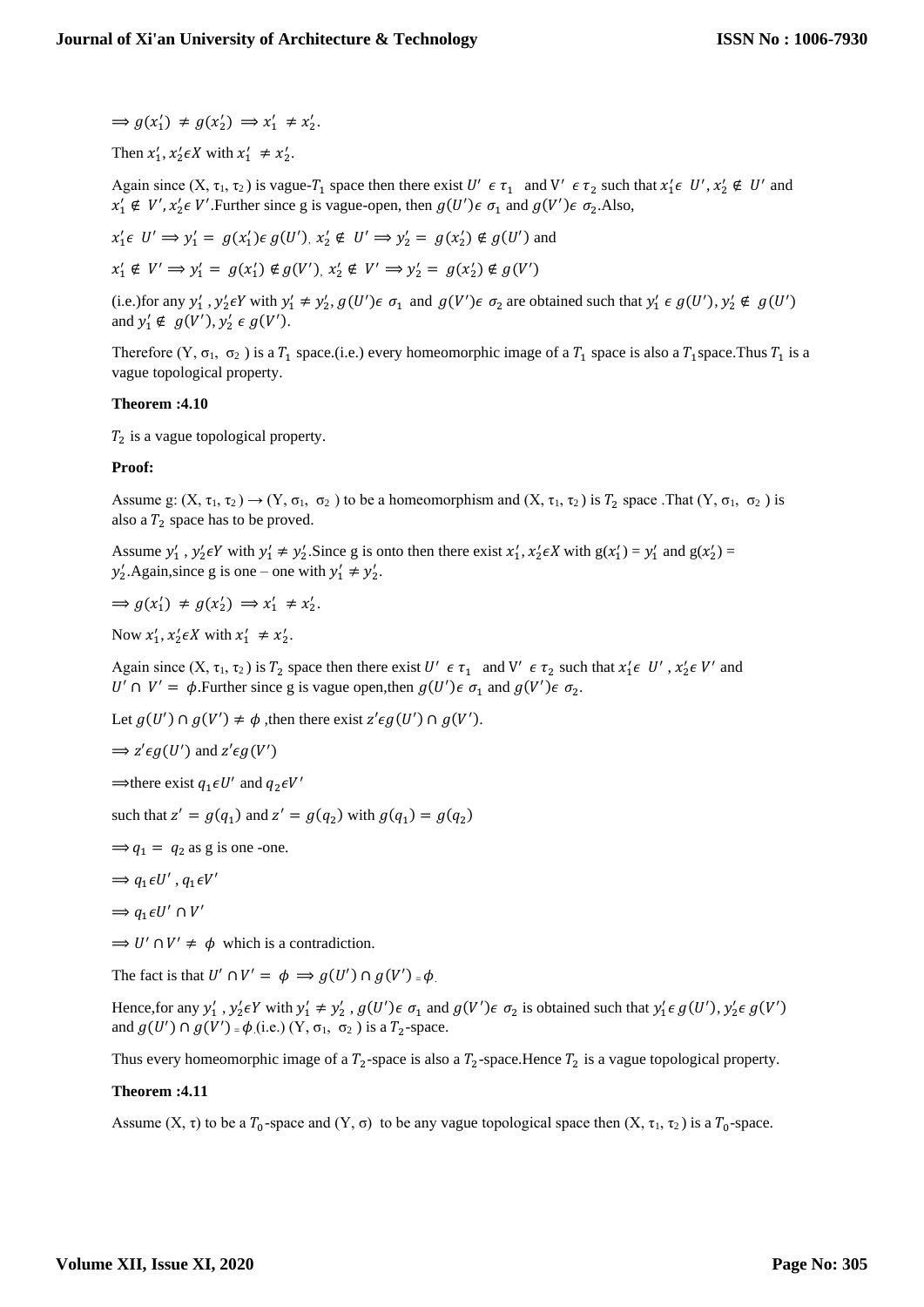# **Proof:**

Assume  $(X, \tau)$  to be a  $T_0$ -space then for any  $x', y' \in X$  with  $x' \neq y'$  then there exist  $U' \in \tau$  such that  $x' \in U', \quad y' \notin U'$  or  $x' \notin U', y' \in U'.$ 

Since  $U' \epsilon \tau \Rightarrow U' \epsilon \tau_1 \cup \tau_2$ .

From the above it is clear that  $(X, \tau_1, \tau_2)$  is a  $T_0$ -space.

# **Note:**

- (i) Assume  $(X, \tau_1, \tau_2)$  to be  $T_0$ -space,then  $(X, \tau_1)$  and  $(X, \tau_2)$  need not be  $T_0$ -space.
- (ii) If  $(X, \tau_1)$  is  $T_1$ -space, and  $(X, \tau_2)$  is any vague topological space then  $(X, \tau_1, \tau_2)$  need not be  $T_1$ space.

# **V. Pairwise regular and Pairwise normal spaces in vague bitopological space:**

# **Definition:5.1**

Assume  $(X, \tau_1, \tau_2)$  to be vague bitopological space.

(i)A set F is called as pairwise open if F are both vague -*τ1*-open and vague -*τ2*-open in X.

(ii)A set G is called pairwise closed if G are both vague -*τ1*-closed and vague -*τ2*-closed in X.

(iii)A cover of a vague bitopological space  $(X, \tau_1, \tau_2)$  is known as pairwise open if their elements are members of vague -*τ<sup>1</sup>* and vague -*τ<sup>2</sup>* and if it contains atleast one empty member of vague -*τ<sup>1</sup>* and vague -*τ2*.

# **Definition:5.2**

vague -*τ<sup>1</sup>* is called to be regular with respect to vague -*τ<sup>2</sup>* in a vague bitopological space,if for every point y  $\epsilon X$ , there will be a vague -*τ*<sub>*1*</sub>-neighbourhood base of vague -*τ*<sub>2</sub>-closed sets,or, we can say, if for each point y  $\epsilon X$ and each vague -*τ1* -closed set G such that y∉G,there are a vague -*τ1* -open set ′ and a vague -*τ2* -open set W' such that  $y \in V'$ ,  $G \subseteq W'$  and  $V' \cap W' = \phi$ .

(X, τ<sub>1</sub>, τ<sub>2</sub>) is pairwise regular if vague  $-τ<sub>I</sub>$  is regular with respect to vague  $-τ<sub>2</sub>$  and vice-versa.

# **Example:5.3**

 $(X, \tau_1, \tau_2)$  is a vague bitopological space. Assume  $X = \{y\}$ .  $\tau_1 = \{0, M_1, 1\}$ ,  $\tau_2 = \{0, M_2, 1\}$ , where  $M_1 = \{ \langle 0, 1, 0, 4 \rangle \}$ ,  $M_2 = \{ \langle [0.2, 0.5] \rangle \}$ .G =  $\{ \langle [0.6, 0.9] \rangle \}$  is a vague- $\tau_I$ -closed set.Let  $V' = \{ \langle [0.1, 0.8] \rangle \}$  and  $W' = \{ \langle [0.2, 0.5] \rangle \}$ .Here vague -*τ<sup>1</sup>* is regular with respect to vague -*τ2*.

# **Theorem: 5.4**

In a vague bitopological space  $(X, \tau_1, \tau_2)$ , vague  $-\tau_1$  is regular with respect to vague  $-\tau_2$  iff for each point y  $\epsilon X$ and vague -*τ*<sub>*I*</sub>-open set J containing y,there exist a vague -*τ*<sub>*I*</sub>-open set V such that  $y \in V \subseteq$  vague -*τ*<sub>*2*</sub>-cl(V)  $\subseteq$  J.

# **Proof:**

#### Necessity:

If vague  $-\tau$ *<sub><i>i*</sub> is regular with respect to vague  $-\tau$ <sub>2</sub>.Assume y  $\epsilon X$  and J is a vague  $-\tau$ *<sub>1</sub>*-open set containing y.Then F = J <sup>c</sup>is a vague -*τ1*-closed set which y∉F.As vague -*τ<sup>1</sup>* is regular with respect to vague -*τ2*,then there exist vague -*τ1* open set V and vague -*τ*<sub>2</sub>-open set W such that y  $\epsilon$  V, F⊆ W and V∩ W =  $\phi$ . As V ⊆ W<sup>c</sup>, then vague -*τ*<sub>2</sub>-cl(V) ⊆ vague  $-\tau_2$ -cl(W<sup>c</sup>) = W<sup>c</sup>  $\subseteq$  F<sup>c</sup> = J.Hence, y  $\in$  V $\subseteq$  vague  $-\tau_2$ -cl(V)  $\subseteq$  J.

# Sufficiency:

If the condition holds. Assume y  $\epsilon X$  and G is a vague - $\tau$ *<sub>1</sub>*-closed set such that y∉G. Then y  $\epsilon$  G<sup>c</sup>, and by hypothesis there will exist a vague - $\tau$ *<sub>1</sub>*-open set V such that  $y \in V \subseteq \text{vague -}\tau_2\text{-}cl(V) \subseteq G^c$ , which follows that  $y \in V$ ,  $G \subseteq (vague - r_2 \text{-}cl(V))$ <sup>c</sup> and  $V \cap (vague - r_2 \text{-}cl(V))$ <sup>c</sup> $= \phi$  which concludes the proof.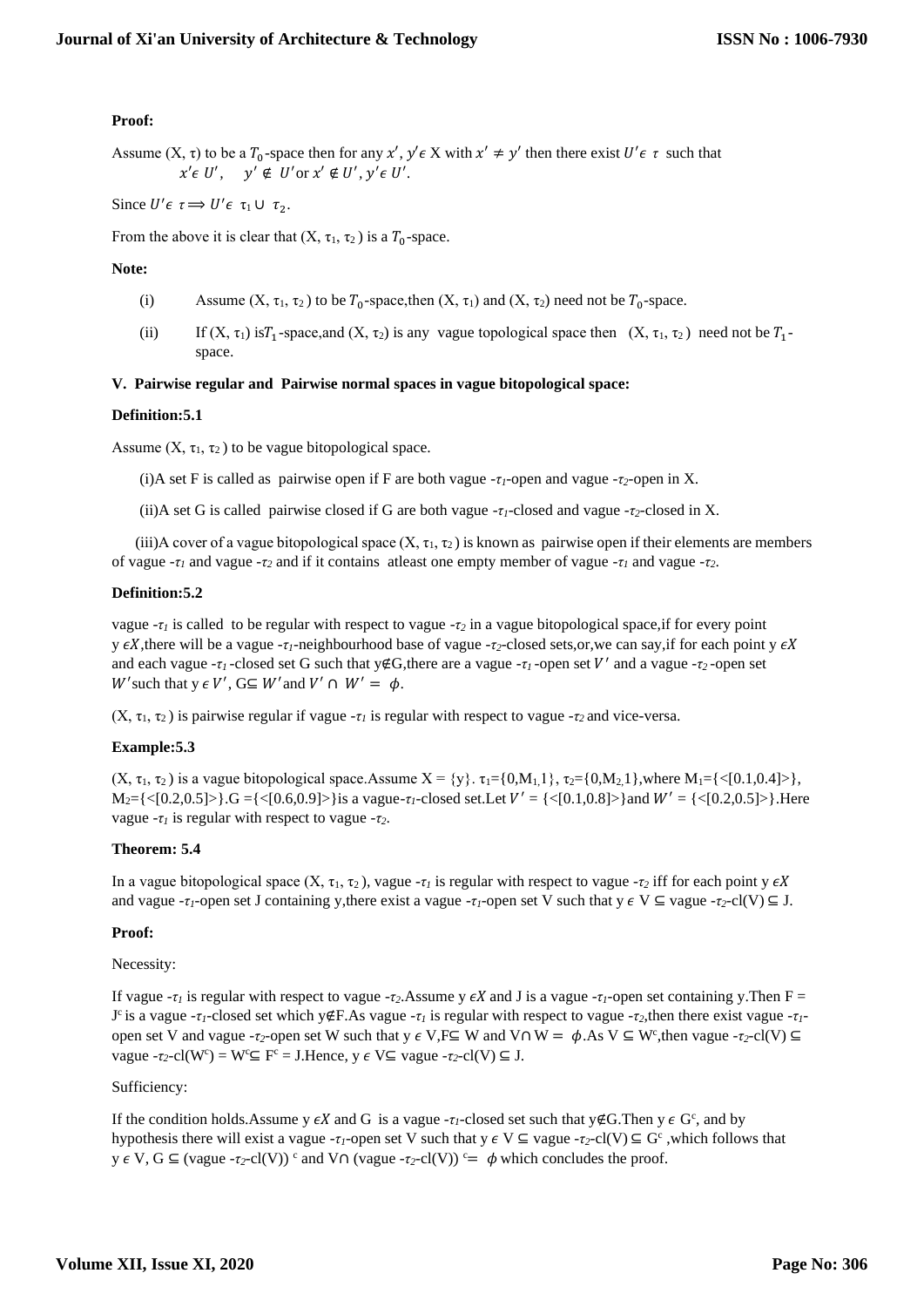# **Remark :5.5**

Also in other words,by theorem(2.3) stated that vague -*τ<sup>1</sup>* is regular with respect to vague -*τ<sup>2</sup>* if, for each point y  $\epsilon X$ , there is a vague -*τ*<sub>*l*</sub>-neighbourhood base of vague -*τ*<sub>2</sub>-closed sets containing y. This is the equivalent definition of definition (2.2).

# **Corollary:5.6**

In a vague bitopological space  $(X, \tau_1, \tau_2)$ , vague - $\tau_2$  is regular with respect to vague - $\tau_1$  iff for each point y  $\epsilon X$ and a vague - $\tau_2$ -open set J containing y,there exist a vague - $\tau_2$ -open set V such that y  $\epsilon$  V⊆vague - $\tau_2$ -cl(V) ⊆ J.

Suppose Z ⊆ X,then the collection  $(\tau_1)_z = \{ B \cap Z : B \in \tau_1 \}$  and

$$
(\tau_2)_z = \{ C \cap Z : B \in \tau_2 \}
$$

are the relative topology on Z.

A vague bitopological space  $(Z, (\tau_1)_z, (\tau_2)_z)$  is then known as a subspace of  $(X, \tau_1, \tau_2)$ . Moreover, Z is called as vague pairwise closed subspace of X if Z is both  $(\tau_1)_z$  closed and  $(\tau_2)_z$  closed in X. The vague pairwise open subspace is defined in the same way.

# **Theorem :5.7**

Every subspace of a pairwise regular vague bitopological space  $(X, \tau_1, \tau_2)$  is pairwise regular.

# **Proof:**

Assume  $(X, \tau_1, \tau_2)$  to be pairwise regular and assume  $(Z, (\tau_1)_z, (\tau_2)_z)$  to be a subspace of  $(X, \tau_1, \tau_2)$ . Also, assume G to be vague -  $(\tau_1)_z$  - closed set in Z, then G = B  $\cap$  Z where B is a vague - $\tau_1$ -closed set in X.Now suppose  $z \in Z$  and  $z \notin G$ , then  $z \notin B$ , so there are vague - $\tau_l$ -open set V and vague - $\tau_2$ -open set W such that z  $\epsilon$  V,B⊆ W and V∩W=  $\phi$ .But V∩ Z and W∩ Z are  $(\tau_1)_z$  - open set and  $(\tau_2)_z$ - open set in Z, respectively. Furthermore z  $\epsilon$  V∩ Z, G⊆ W∩ Z and (V∩ Z) ∩ (W∩ Z) = (V∩ W) ∩ Z =  $\phi$ .

Similarly, Assume F to be a  $(\tau_2)_z$  – closed set in Z, then F = C∩ Z where C is a vague - $\tau_2$ -closed set in X.Now if z Z and Z∉F,then z∉C,so there are vague -*τ2*-open set V and vague -*τ2*-open set W such that z V,C⊆ W and V∩W=  $\phi$ 

But V∩ Z and W∩ Z are  $(\tau_2)_z$ -open set and  $(\tau_2)_z$ -open set in Z,respectively. Furthermore, z  $\epsilon$  V∩ Z, F⊆ *W* ∩ *Z* and (V∩ *Z*) ∩ (W∩ *Z*) =  $\phi$  which concludes the proof.

# **Definition :5.8**

A vague bitopological space  $(X, \tau_1, \tau_2)$  is known as pairwise normal if given a vague - $\tau_1$ -closed set B and a vague -*τ*<sub>2</sub>-closed set C with B∩C=  $\phi$ , there exist a vague -*τ*<sub>2</sub>-open set V and a vague -*τ*<sub>*1*</sub>-open set W such that z  $\epsilon$ V, C⊆ W and V∩W=  $\phi$ .

Equivalently,  $(X, \tau_1, \tau_2)$  is pairwise normal, if given a vague - $\tau_2$ -closed set D and a vague - $\tau_1$ -open set E such that D ⊆ E,there are a vague -*τ1*-open set F and a vague -*τ2*-closed set G such that D⊆ F⊆ G⊆E.

# **Example :5.9**

(X,  $\tau_1$ ,  $\tau_2$ ) is a vague bitopological space.Assume  $X = \{y\}$ .  $\tau_1 = \{0, M_1, 1\}$ ,  $\tau_2 = \{0, M_2, 1\}$ , where  $M_1 = \{ \langle 0.5, 0.7 \rangle \}$ ,  $M_2 = \{ \langle [0.5, 0.5] \rangle \}$ .D =  $\{ \langle [0.5, 0.5] \rangle \}$  and E =  $\{ \langle [0.5, 0.7] \rangle \}$ .Assume F =  $\{ \langle [0.5, 0.5] \rangle \}$  and  $G = \{ \langle 0.5, 0.5 \rangle \}$ . Here  $(X, \tau_1, \tau_2)$  is vague pairwise normal.

# **Theorem :5.10**

A vague bitopological space  $(X, \tau_1, \tau_2)$  is pairwise normal iff given a vague - $\tau_2$ -closed set D and a vague - $\tau_1$ open set E such that D⊆ E, there exist a vague -*τ1*-open set F and a a vague -*τ2*-closed set G such that D⊆ F⊆ G⊆E.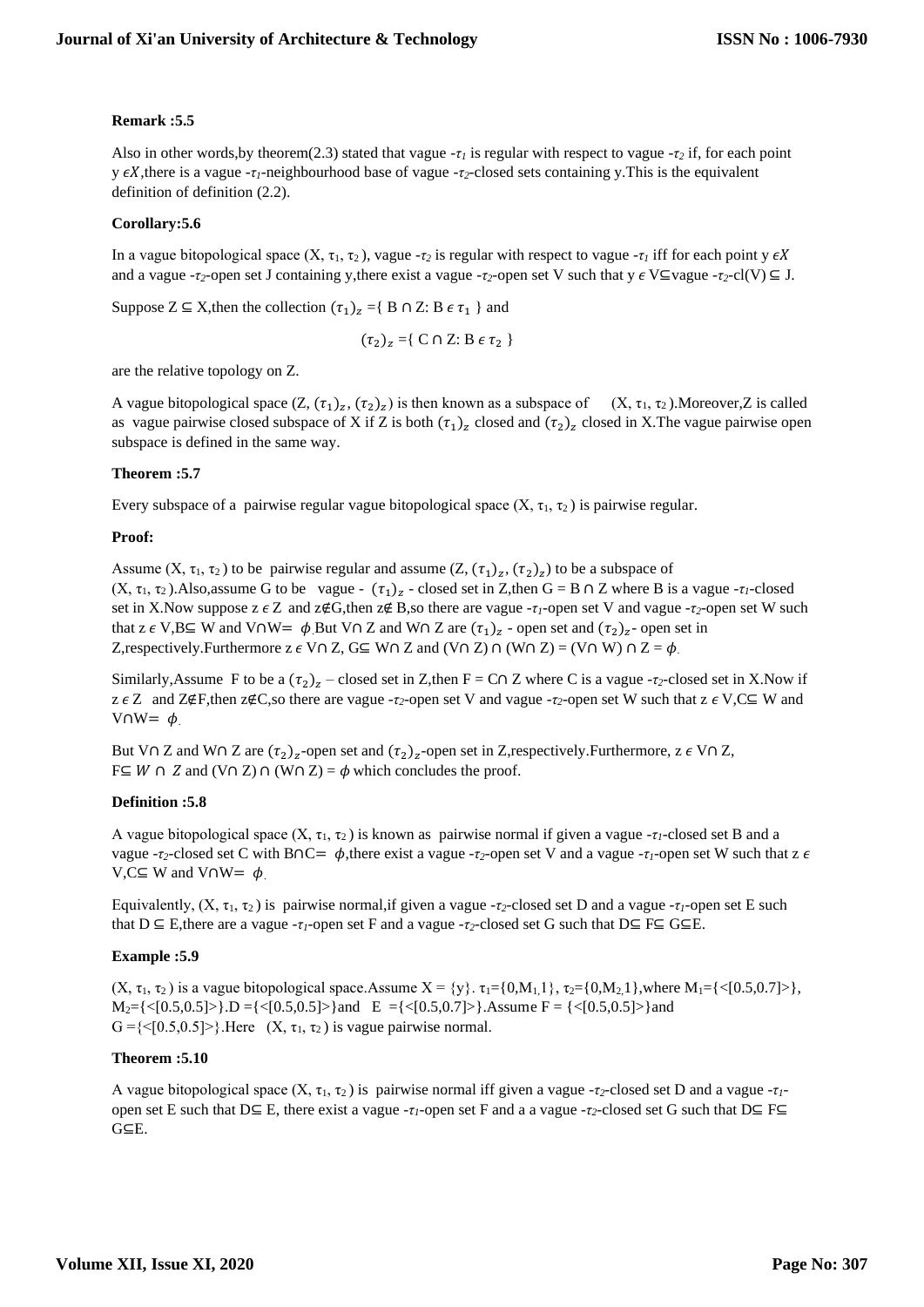# **Proof:**

# Necessity:

If  $(X, τ<sub>1</sub>, τ<sub>2</sub>)$  is pairwise normal.Assume D to be vague -*τ*<sub>2</sub>-closed set and E to be vague -*τ*<sub>*l*</sub>-open set such that D⊆ E.Then L = E<sup>c</sup> is a vague -*τ<sub>1</sub>*-closed set with L∩D =  $\phi$ . As (X, τ<sub>1</sub>, τ<sub>2</sub>) is pairwise normal, there is a vague *τ*<sub>2</sub>-open set V and a vague -*τ*<sub>*I*</sub>-open set W such that L⊆ V, D⊆ F and V∩F =  $\phi$  Thus F⊆ V<sup>c</sup> ⊆ L<sup>c</sup> = E.Hence D⊆  $F \subseteq V^c \subseteq E$  and the result follows by considering  $V^c = G$ .

# Sufficiency:

If the condition holds.Assume B to be a vague -*τ1*-closed set and C to be a vague -*τ2*-closed set with B∩C =  $\phi$  Then E = B<sup>c</sup> is a vague -*τ*<sub>*I*</sub>-open set with C ≡ E.By hypothesis, there is a vague -*τ*<sub>*I*</sub>-open set F and a vague -*τ*<sub>2</sub>closed set G such that  $C \subseteq F \subseteq G \subseteq E$ .It follows that  $B = E^c \subseteq G^c$ ,  $C \subseteq F$  and  $G^c \cap F = \phi$ , where  $G^c$  is vague - $\tau_2$ -open set and F is vague  $-\tau_l$ -open set which completes the proof.

# **Theorem :5.11**

A vague bitopological space  $(X, \tau_1, \tau_2)$  is pairwise normal iff given a vague - $\tau_1$ -closed set D and a vague - $\tau_2$ open set E such that D⊆ E, there are a vague -*τ2*-open set V and a vague -*τ1*-closed set G such that D⊆ V⊆ G⊆E.

# **Proof:**

# Necessity:

If  $(X, \tau_1, \tau_2)$  is pairwise normal. Assume D to be vague -*τ<sub>l</sub>*-closed set and E to be vague -*τ*<sub>2</sub>-open set such that D⊆ E.Then L = E<sup>c</sup> is a vague -*τ*<sub>2</sub>-closed set with D∩L =  $\phi$ . As (X, τ<sub>1</sub>, τ<sub>2</sub>) is pairwise normal, there is a vague -τ<sub>2</sub>open set V and a vague -*τ<sub>1</sub>*-open set W such that D⊆ V, L⊆ W and V∩W =  $\phi$ . Thus V⊆ W<sup>c</sup> ⊆ L<sup>c</sup> = E. Hence D⊆ V⊆ W<sup>c</sup>⊆E and the result follows by considering W<sup>c</sup> = G.

# Sufficiency:

If the condition holds.Assume B to be a vague -*τ1*-closed set and C to be a vague -*τ2*-closed set with B∩C =  $\phi$ . Then E = C<sup>c</sup> is a vague -*τ*<sub>2</sub>-open set with B  $\subseteq$  E. By hypothesis, there is a vague -*τ*<sub>2</sub>-open set V and a vague -*τ*<sub>1</sub>closed set G such that  $B \subseteq V \subseteq G \subseteq E$ .It follows that  $C = E^c \subseteq G^c$ ,  $B \subseteq V$  and  $G^c \cap V = \phi$ , where  $G^c$  is vague - $\tau_2$ open set and V is vague -*τ2*-open set which completes the proof.

# **Definition :5.12**

A Vague bitopological space  $(X, \tau_1, \tau_2)$  is known as  $P_1$  normal if given C and D are Vague - closed sets with C'∩ D '=  $\emptyset$ , there exist a Vague -  $\tau_2$ -open set U ' and a Vague -  $\tau_1$ -open set V ' such that C '⊆ U ', D '⊆ V 'and U'∩ V '=  $\phi$ .

# **Example :5.13**

 $(X, \tau_1, \tau_2)$  is a vague bitopological space. Assume  $X = \{a\}$ .  $\tau_1 = \{0, M_1, 1\}$ ,  $\tau_2 = \{0, M_2, 1\}$ , where  $M_1 = \{ \langle [0.7, 0.9] \rangle \}$ ,  $M_2 = \{ \langle [0.6, 0.8] \rangle \}$ . C' = { $\langle [0.0] \rangle$ } and D' = { $\langle [0.2, 0.4] \rangle$ }.Assume U' = { $\langle [0.0] \rangle$ } and V' = { $\langle [0.5, 0.6] \rangle$ }.Here  $(X, \tau_1, \tau_2)$  is  $P_1$  normal.

# **Theorem :5.14**

A Vague bitopological space  $(X, \tau_1, \tau_2)$  is  $P_1$  normal iff given a Vague-closed set C ' and Vague open set D ' such that  $C \subseteq D$ , there exist a Vague -  $\tau_i$ -open set G ' and a Vague-  $\tau_i$ -closed set F ' such that  $C \subseteq G \subseteq F \subseteq$  $D'$ .

# **Proof:**

If  $(X, \tau_1, \tau_2)$  is P<sub>1</sub> normal.Assume C ' to be a Vague closed set and D ' to be a Vague open set such that C '⊆ D '.So then K' = X\ D ' which is a Vague closed set having K'∩ C '= Ø.As  $(X, \tau_1, \tau_2)$  is P<sub>1</sub> normal, there exist a Vague -  $\tau_i$ -open set U ' and a Vague -  $\tau_i$ -open set G ' such that  $K \subseteq U'$ ,  $C \subseteq G$  ' and U'∩ G '= Ø.Thus G '⊆  $X\setminus U \subseteq X\setminus K' = D$ . Hence  $C \subseteq G \subseteq X\setminus U \subseteq D'$  and the result follows by assuming  $X\setminus U' = F'$ .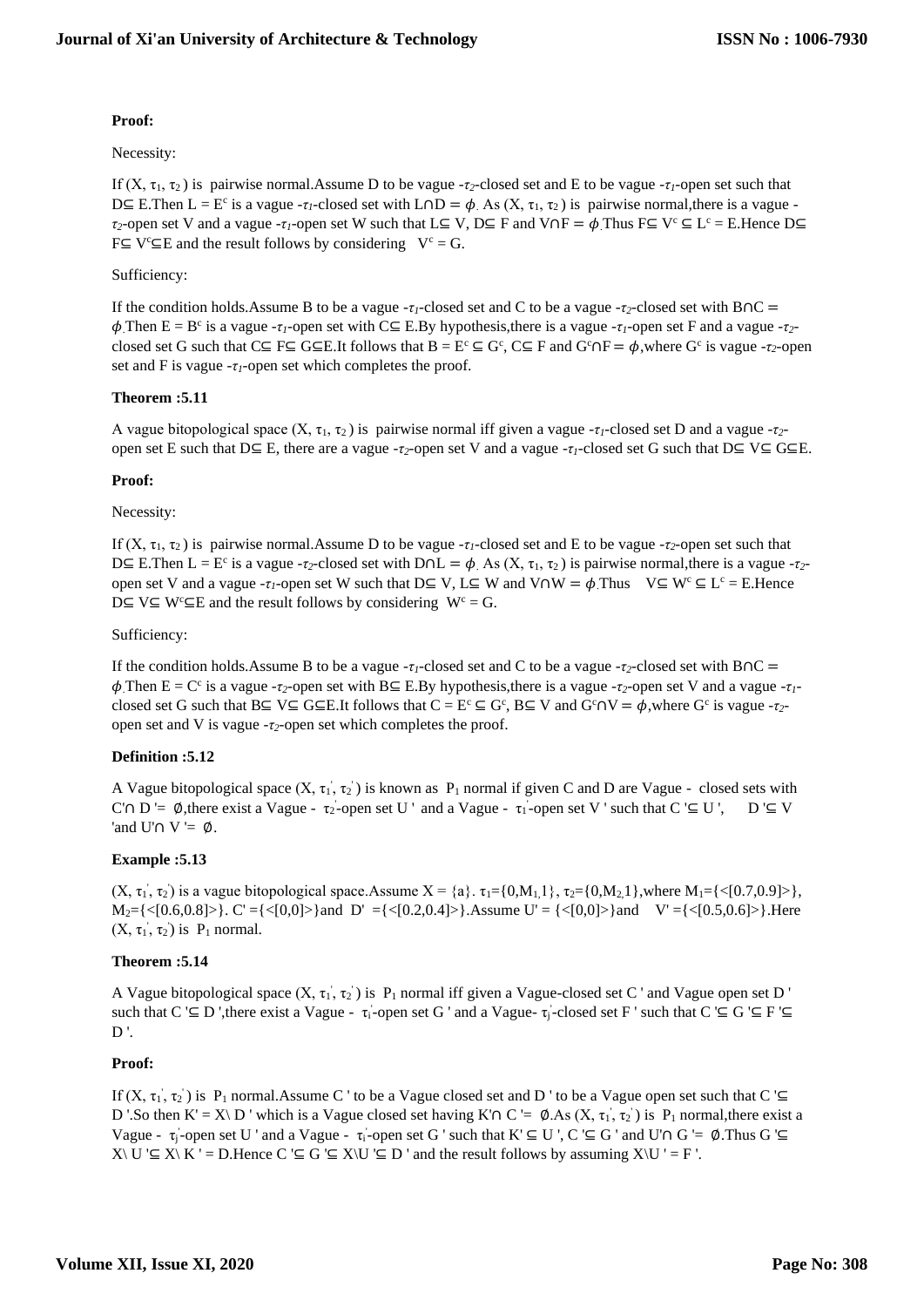Conversely,If the condition holds.Assume A and B to be a Vague closed sets having A'∩ B '=  $\emptyset$ .So then D' = X\ A ' is a Vague open set with B ' $\subseteq$  D '.By hypothesis, there are a Vague -  $\tau_i$ -open set G ' and a Vague -  $\tau_j$ ' -closed set F ' such that  $B \subseteq G \subseteq F \subseteq D$  '.

It follows that  $A' = X \setminus D' \subseteq X \setminus F'$ ,  $B' \subseteq G'$  and  $(F'^c) \cap G' = \emptyset$  where  $F^c$  is a Vague -  $\tau_j$ -open set and G' is a Vague -  $\tau_i$  -open set which concludes the proof.

It is obvious that every pairwise normal space is  $P_1$  normal. The converse is not true in general.

### **Theorem :5.15**

Every closed subspace of a pairwise normal space is pairwise normal in vague bitopological space.

### **Proof:**

Assume  $(X, \tau_1, \tau_2)$  to a pairwise normal vague bitopological space and assume  $(Y, \sigma_1, \sigma_2)$  to be a Vague closed subspace of X.If C and D are disjoint subsets of Y such that C is Vague- $\sigma_1$ -closed set and D is Vague- $\sigma_2$ -closed ,then C is Vague -  $\tau_1$ -closed in X and D is Vague -  $\tau_1$ -closed in X and since X is is pairwise normal, there are U ' which is Vague -  $\tau_2$ -open set and V ' which is Vague -  $\tau_1$ -open set such that U' $\cap$  V '= Ø,where C⊂ U' and D⊂ V'.Then U'∩Y and V'∩Y are disjoint Vague-  $\sigma_2$ -open and Vague-  $\sigma_1$ -open sets respectively.Also C⊂ U'∩Y and D⊂ V'∩Y.Hence Y is pairwise normal in vague bitopological space.

### **Theorem: 5.16**

Every closed subspace of a  $P_1$  normal space is  $P_1$  normal in vague bitopological space.

### **Proof:**

Proof is obvious from the previous theorem.

#### **VI.Vague Pairwise semi-Hi-Spaces and Vague Pairwise semi-Ui-Spaces:**

The bitopological analogues of semi-H<sub>i</sub>-spaces ( $i = 0, 1, 2$ ) and semi-U<sub>i</sub>-spaces are introduced here.

#### **Definition:6.1**

A Vague bitopological space  $(X, \tau_1, \tau_2)$  is said to be **pairwise semi-H<sub>0</sub>** if for every pair of points r and s such that r ∉ vague-τ<sub>i</sub> -scl {s} there exists a vague-τ<sub>i</sub> semi-open set R and a vague-τ<sub>i</sub> semi-open set V such that r  $\epsilon$  R, s  $\epsilon$  S, R  $\cap$  S =  $\emptyset$ .;  $i \neq j$ ,  $i, j = 1, 2$ .

### **Definition :6.2**

A vague bitopological space  $(X, \tau_1, \tau_2)$  is said to be **pairwise semi-H**<sub>1</sub> if for every pair of points r and s such that vague-τ<sub>i</sub> -scl {r} ∩ vague-τ<sub>i</sub> -scl {s} =  $\emptyset$ , there exists a vague- $\tau_i$ -semi-open set R and a vague-τ<sub>i</sub> -semi-open set S such that  $r \in R$ ,  $s \in S$ ,  $R \cap S = \emptyset$ ;  $i \neq j$ ,  $i, j = 1, 2$ .

#### **Definition :6.3**

A vague bitopological space  $(X, \tau_1, \tau_2)$  is said to be **pairwise semi-H**<sub>2</sub> if for every vague- $\tau_i$ -semi-closed set B and a point r such that vague-τ<sub>i</sub> -scl  $\{r\} \cap B = \emptyset$ , there exists a vague-τ<sub>i</sub>-semi-open set R and a vague-τ<sub>i</sub>-semiopen set S such that  $r \in R$ ,  $B \subseteq S$ ,  $R \cap S = \emptyset$ ;  $i \neq j$ ,  $i, j = 1, 2$ .

#### **Definition :6.4**

A vague bitopological space  $(X, \tau_1, \tau_2)$  is said to be **pairwise semi-U<sub>0</sub>** if for every pair of points r and s such that r ∉ vague- $\tau_i$  -scl{s}, there exists a vague- $\tau_i$  -semi-open set R and a vague- $\tau_i$  semi-open set S such that r  $\epsilon$  R, s  $\epsilon$  S, vague- $\tau_i$  -scl R  $\cap$  vague- $\tau_i$  -scl S =  $\emptyset$ ;  $i \neq j$ ,  $i, j = 1, 2$ .

# **Definition :6.5**

A vague bitopological space  $(X, \tau_1, \tau_2)$  is said to be **pairwise semi-U**<sub>1</sub> if for every pair of points r and s such that vague-τ<sub>i</sub> -scl {r} ∩ vague-τ<sub>i</sub> -scl {s} =  $\emptyset$ , there exists a vague-τ<sub>i</sub> -semi-open set R and a vague-τ<sub>i</sub> -semi-open set S such that  $r \in S$ , s  $\in R$ , vague- $\tau_i$ -scl R  $\cap$  vague- $\tau_i$ -scl S =  $\emptyset$ .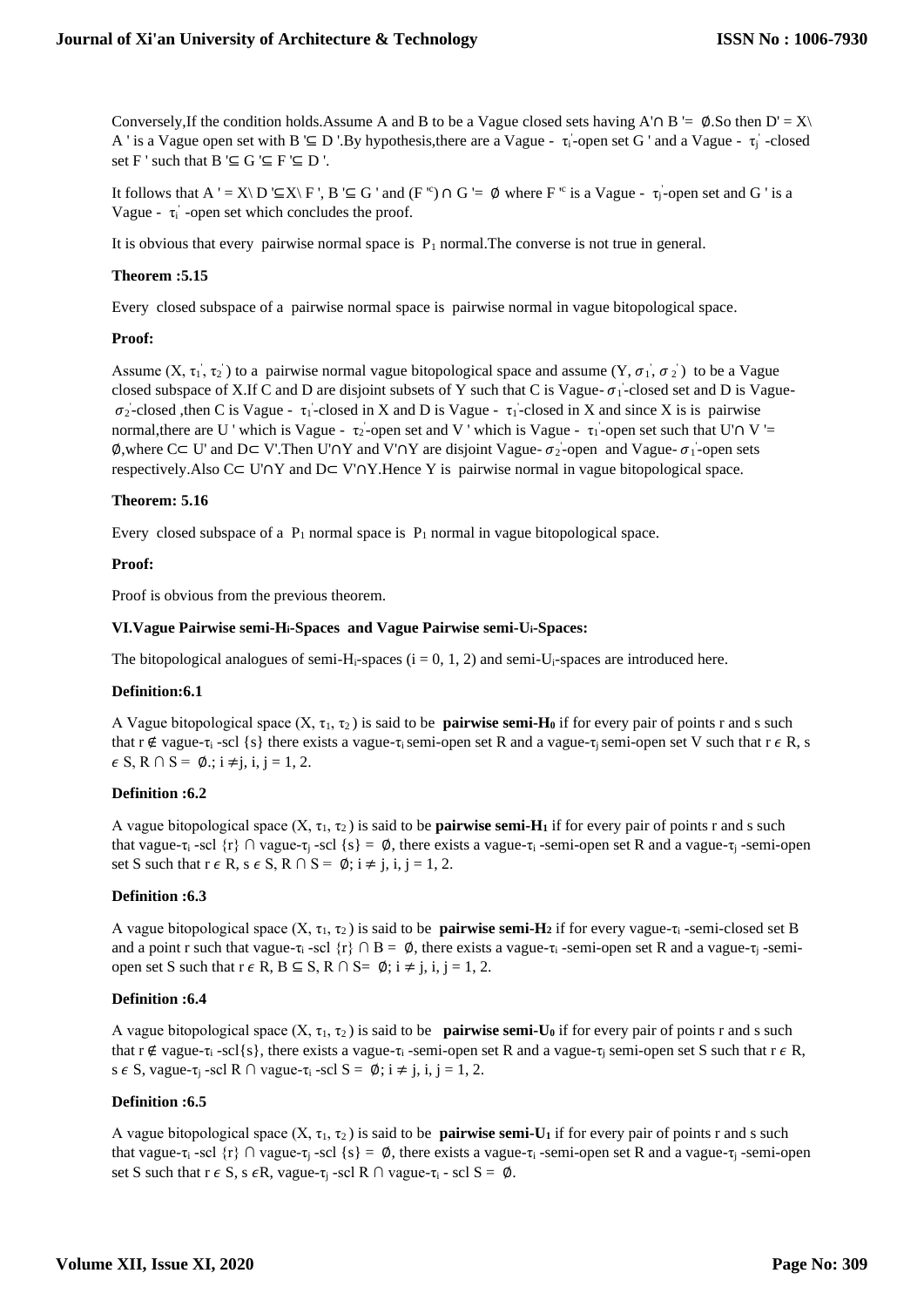# **Theorem :6.6**

Every pairwise irresolutely-normal space is pairwise semi-H<sup>2</sup> in vague bitopological space.

# **Proof:**

Assume  $(X, \tau_1, \tau_2)$  to be pairwise irresolutely-normal space. Let  $\tau \in X$  and let B be a vague- $\tau_i$ -semi-closed set such that vague-τ<sub>i</sub> -scl {x} ∩ B = Ø. By pairwise irresolutely-normality of  $(X, \tau_1, \tau_2)$ , there exists a vague- $\tau_i$ semi-open set R and a vague-τ<sub>i</sub> semi-open set S such that vague-τ<sub>i</sub> -scl  $\{r\} \subseteq S$ ,  $B \subseteq R$ ,  $R \cap S = \emptyset$ . Therefore r  $\epsilon S$ , B ⊆R, R ∩ S = Ø. Hence (X,  $\tau_1$ ,  $\tau_2$ ) is pairwise semi-H<sub>2</sub> in vague bitopological space.

# **Theorem :6.7**

Every pairwise semi-H<sub>2</sub> space is pairwise semi-H<sub>1</sub> in vague bitopological space.

# **Proof:**

Assume  $(X, \tau_1, \tau_2)$  to be pairwise semi-H<sub>2</sub> space. Let r and s be two distinct points of X such that vague- $\tau_i$ -scl  $\{r\}$  ∩ vague- $\tau_i$ -scl  $\{s\} = \emptyset$ . As X is pairwise semi-H<sub>2</sub>, therefore, there exists a vague- $\tau_i$ -semi-open set R and a vague-τ<sub>i</sub> -semi-open set S such that r  $\epsilon$  S, vague-τ<sub>i</sub> -scl {s}⊆R, R ∩ S = Ø. Thus r  $\epsilon$  S, s  $\epsilon$  R, R ∩ S = Ø. Hence,  $(X, \tau_1, \tau_2)$  is pairwise semi- H<sub>1</sub> in vague bitopological space.

# **Theorem :6.8**

Every pairwise semi-H<sub>0</sub> space is pairwise semi-H<sub>1</sub> in vague bitopological space.

# **Proof:**

Assume  $(X, \tau_1, \tau_2)$  to be pairwise semi-H<sub>0</sub> space. Let r and s be two distinct points of X such that vague- $\tau_i$ -scl  $\{r\}$  ∩ vague- $\tau_i$ -scl  $\{s\} = \emptyset$ . Hence r ∉vague- $\tau_i$ -scl  $\{s\}$ . As X is pairwise semi-H<sub>0</sub>, therefore there exists a vague-τ<sub>i</sub> -semi-open set R and a vague-τ<sub>i</sub> -semi-open set S such that  $r \in S$ ,  $s \in R$ ,  $R \cap S = \emptyset$ . Hence,  $(X, \tau_1, \tau_2)$  is pairwise semi- $H_1$  in vague bitopological space.

# **Theorem :6.9**

Every pairwise semi- $R_1$  space is pairwise semi- $H_0$  in vague bitopological space.

# **Proof:**

Assume  $(X, \tau_1, \tau_2)$  to be pairwise semi-R<sub>1</sub> space. Let r ∉ vague- $\tau_i$ -scl {s}. Then vague- $\tau_i$ -scl{r}≠ vague- $\tau_i$ -scl {s}. Thus there exists a vague- $\tau_i$ -semi-open set R and a vague- $\tau_i$ -semi-open set S such that  $r \in R$ ,  $s \in S$ , R  $\cap S =$  $\emptyset$ .Hence,  $(X, \tau_1, \tau_2)$  is pairwise semi-H<sub>0</sub> in vague bitopological space.

# **Theorem :6.10**

Every pairwise semi- $R_1$  space is pairwise semi- $H_1$  in vague bitopological space.

# **Proof:**

Follows in view of theorem 4.8 and 4.9.

# **Theorem :6.11**

Every pairwise semi-H<sub>0</sub> space is vague pairwise semi-R<sub>0</sub> in vague bitopological space.

# **Proof:**

Assume  $(X, \tau_1, \tau_2)$  to be pairwise semi-H<sub>0</sub> space. Let  $r \in G \in SO(\tau_i)$  and let  $s \in G^c$ . Then  $r \notin \text{vague-}\tau_i$ -scl  $\{s\}$ . Since X is pairwise semi-H<sub>0</sub>, there exists a vague- $\tau_i$ -semi-open set R and a vague- $\tau_i$ -semi-open set S such that r  $\epsilon$  R, s  $\epsilon$  S, R  $\cap$  S =  $\emptyset$ . Thus  $\{r\}$   $\cap$  S =  $\emptyset$ . so that s∉ vague- $\tau_i$  -scl  $\{r\}$ . Hence,  $G^c \subseteq X$  – vague- $\tau_i$  -scl  $\{r\}$  or vague-τ<sub>j</sub> -scl {r}  $\subseteq$  G. Thus X is pairwise semi-R<sub>0</sub>.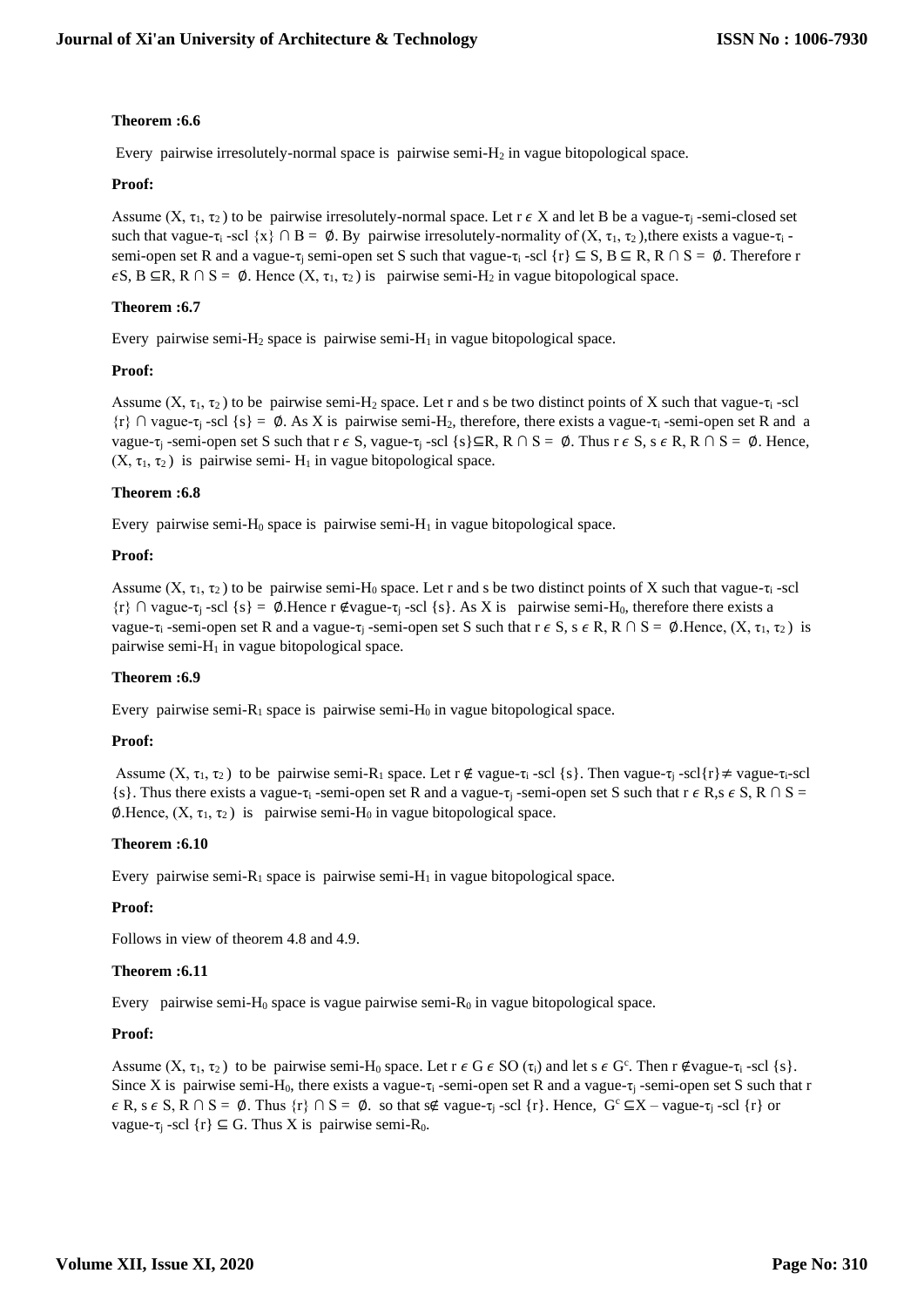# **Theorem :6.12**

Every pairwise strongly s-regular space is pairwise semi-H2 in vague bitopological space.

# **Proof:**

Assume  $(X, \tau_1, \tau_2)$  is pairwise strongly s-regular space. Let  $\tau \in X$  and let B be a vague- $\tau_i$ -semi-closed subset of X such that vague-τ<sub>i</sub> -scl  $\{r\} \cap B = \emptyset$ . Then  $r \notin B$ . By pairwise strongly s-regularity of  $(X, \tau_1, \tau_2)$ , there exists a vague-τ<sub>i</sub> -semi-open set R and a vague-τ<sub>i</sub>-semi-open set S such that  $r \in S$ ,  $B \subseteq R$ ,  $R \cap S = \emptyset$ . Hence  $(X, \tau_1, \tau_2)$ is pairwise semi- H2.

# **Theorem :6.13**

A vague bitopological space  $(X, \tau_1, \tau_2)$  is pairwise semi-T<sub>2</sub> if and only if it is pairwise semi-T<sub>0</sub> and pairwise semi-H<sub>0</sub>.

# **Proof:**

Assume  $(X, \tau_1, \tau_2)$  is pairwise semi-T<sub>2</sub> space. Clearly X is pairwise semi-T<sub>0</sub>. Assume r, s  $\epsilon X$  such that  $\tau \notin$ vague-τ<sub>i</sub> scl {s}. Then  $r \neq s$ , since X is pairwise semi-T<sub>2</sub>, there exists a vague-τ<sub>i</sub>-semi-open set R and a vague- $\tau_i$ -semi-open set S, such that  $r \in R$ , s  $\in S$ ,  $R \cap S = \emptyset$ . Hence X is pairwise semi-H<sub>0</sub>.

Conversely, assume  $(X, \tau_1, \tau_2)$  to be pairwise semi-T<sub>0</sub> and pairwise semi-H<sub>0</sub>. Let r, s be two distinct points of X. Since X is pairwise semi-T<sub>0</sub>, there exists a vague- $\tau_i$  semi-open set R or a vague- $\tau_i$ -semi-open set S such that r  $\epsilon$ R, s  $\notin$  S or  $r \not\in R$ , s  $\in$  S. Thus  $r \not\in$  vague- $\tau_i$  - scl {s} or s  $\notin$  vague- $\tau_i$  - scl {r}. Let  $r \not\in$  vague- $\tau_i$  - scl {s}. As the space is semi-H<sub>0</sub>, there exists a vague- $\tau_i$ -semi-open set P and a vague- $\tau_i$ -semi-open set Q such that  $r \in P$ , s  $\epsilon$ Q, P∩ Q = Ø.Similarly, the result follows in case  $y \notin T_i$ -scl {x}. Hence X is pairwise semi- $T_2$ .

# **Theorem :6.14**

A vague bitopological space  $(X, \tau_1, \tau_2)$  is pairwise semi-T<sub>2</sub> if and only if it is pairwise semi-T<sub>1</sub> and pairwise semi-H<sub>1</sub>.

# **Proof:**

Assume  $(X, \tau_1, \tau_2)$  to be pairwise semi-T<sub>2</sub> space. Clearly X is pairwise semi-T<sub>1</sub>. Let r, s  $\epsilon$  X such that vague- $\tau_i$ scl  $\{r\}$  ∩ vague- $\tau_j$ -scl  $\{s\}$  = Ø.Then r, s are distinct points of X so that there exists a vague- $\tau_i$ -semi-open set R and a vague- $\tau_i$ -semi-open set S, such that  $r \in S$ , s  $\in R$ ,  $R \cap S = \emptyset$ . Hence X is pairwise semi-H<sub>1</sub>.

Conversely, assume  $(X, \tau_1, \tau_2)$  to be pairwise semi-T<sub>1</sub> and pairwise semi-H<sub>1</sub>. Let r, s be two distinct points of X. As X is pairwise semi-T<sub>1</sub>, therefore {r} and {s} are bi- semi-closed sets. Hence vague-τ<sub>i</sub> -scl {r} ∩ vague-τ<sub>i</sub> scl{s} = {r} ∩{s} = Ø.As X is pairwise semi-H<sub>1</sub>, there exists a vague- $\tau_i$ -semi-open set R and a vague- $\tau_i$ -semiopen set S such that  $r \in R$ ,  $s \in S$ ,  $R \cap S = \emptyset$ . Hence X is pairwise semi-T<sub>2</sub>.

# **Theorem :6.15**

Every pairwise strongly s-regular space is pairwise semi- $U_0$  in vague bitopological space.

# **Proof:**

Assume  $(X, \tau_1, \tau_2)$  to be pairwise strongly s-regular space. Let r, s  $\epsilon X$  such that  $\epsilon \notin \text{vague-}\tau_1$ -scl{s}. As the space is pairwise strongly s-regular, there exists a vague- $\tau_i$ -semi-open set R and a vague- $\tau_i$ -semi-open set S such that  $r \in R$ , vague- $\tau_i$  scl{s}  $\subseteq S$ , vague- $\tau_i$ -scl  $R \cap$  vague- $\tau_i$ -scl  $S = \emptyset$ . Hence  $r \in R$ , s  $\in S$ , vague- $\tau_i$ -scl  $R \cap$ vague-τ<sub>i</sub> -scl  $S = \emptyset$  and hence the space is pairwise semi- U<sub>0</sub>.

# **Theorem :6.16**

Every pairwise semi- $U_0$  space is pairwise semi- $H_0$  in vague bitopological space.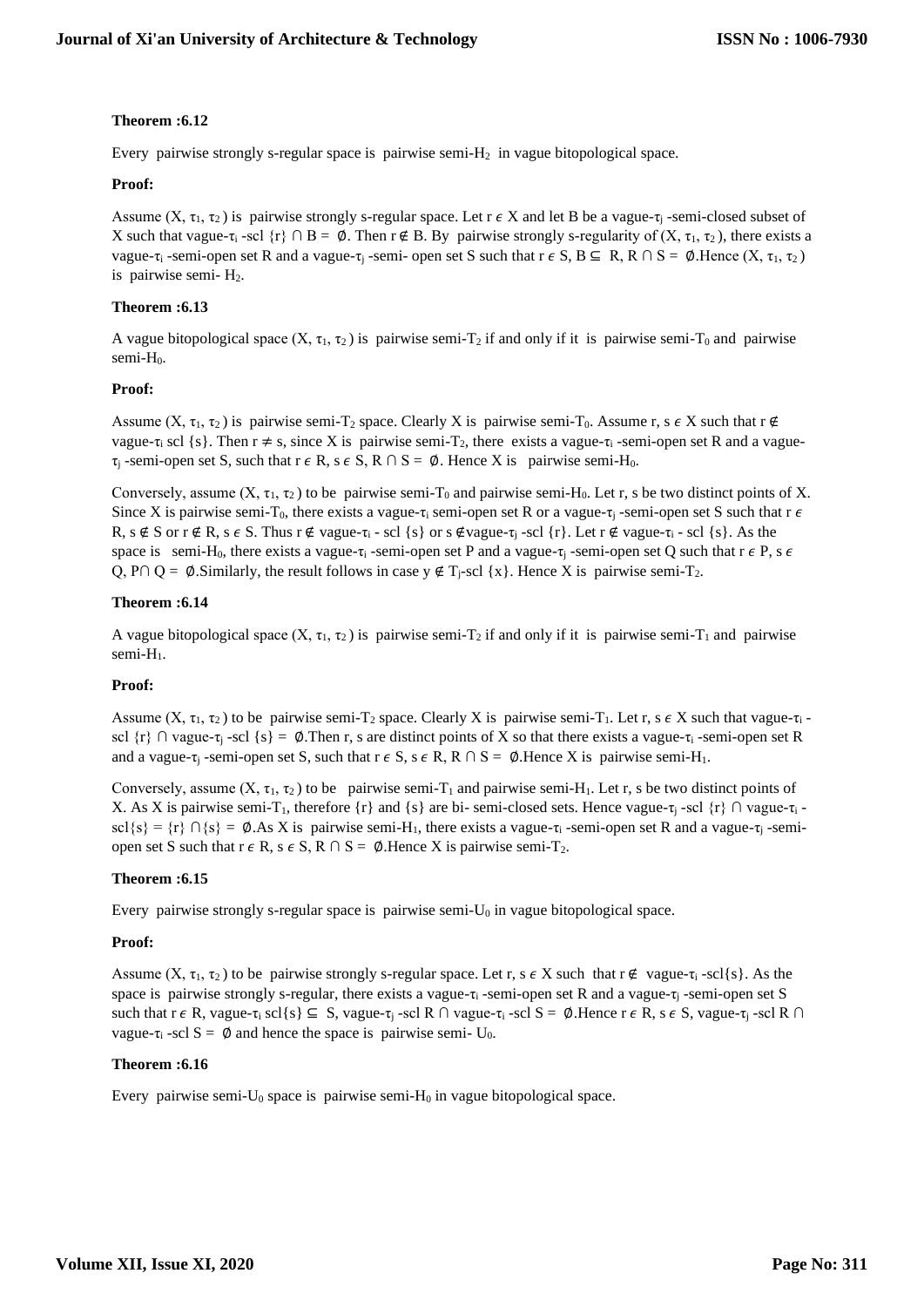# **Proof:**

Assume  $(X, \tau_1, \tau_2)$  to be pairwise semi-U<sub>0</sub> space. Let r, s  $\epsilon X$  such that  $\tau \notin \text{vague-}\tau_i$ -scl{s}. As X is pairwise semi-U<sub>0</sub>, there exists a vague- $\tau_i$  - semi-open set R and a vague- $\tau_i$ -semi-open set S such that  $r \in R$ , s  $\epsilon$  S, vague- $\tau_i$ -scl R  $\cap$  vague- $\tau_i$ -scl S = Ø.Thus r  $\epsilon$  R, s  $\epsilon$  S, R  $\cap$  S = Ø and hence X is pairwise semi-H<sub>0</sub>.

# **Theorem :6.17**

Every pairwise semi- $U_1$  space is pairwise semi- $H_1$  in vague bitopological space.

### **Proof:**

Assume  $(X, \tau_1, \tau_2)$  to be pairwise semi-U<sub>1</sub> space. Let r, s  $\epsilon X$  such that vague- $\tau_i$  -scl {r}∩ vague- $\tau_i$  -scl {s} =  $\emptyset$ . As X is pairwise semi-U<sub>1</sub>, there exists a vague-τ<sub>i</sub> semi-open set R and a vague-τ<sub>i</sub>-semi-open set S such that r  $\epsilon$ S, s  $\epsilon$  R, vague- $\tau$ <sub>i</sub> -scl R  $\cap$  vague- $\tau$ <sub>i</sub> -scl S =  $\emptyset$ . Hence r  $\epsilon$  S, s  $\epsilon$  R, R  $\cap$  S =  $\emptyset$ . and thus X is pairwise semi-H<sub>1</sub>.

### **Theorem :6.18**

Every pairwise irresolutely-normal space is pairwise semi- $U_1$  in vague bitopological space.

### **Proof:**

Assume  $(X, \tau_1, \tau_2)$  to be pairwise irresolutely-normal space. Let r, s  $\epsilon X$  such that vague- $\tau_1$ -scl  $\{\tau\}$   $\cap$  vague- $\tau_1$ scl  $\{s\} = \emptyset$ .As X is pairwise irresolutely-normal, there exists a vague- $\tau_i$  - semi-open set R and a vague- $\tau_i$  semiopen set S such that vague-τ<sub>i</sub> scl {r}  $\subseteq$  S, vague-τ<sub>i</sub> -scl {s}  $\subseteq$  R, vague-τ<sub>i</sub> -scl R  $\cap$  vague-τ<sub>i</sub> -scl S =  $\emptyset$ . Thus r  $\epsilon$ S, s  $\epsilon$  R, vague- $\tau_i$ -scl R  $\cap$  vague- $\tau_i$ -scl S = Ø.Hence  $(X, \tau_1, \tau_2)$  is pairwise semi-U<sub>1</sub>.

### **VII.Conclusion:**

Hence the various concepts and properties of separation axioms in vague bitopological space based on semi set difference set  $T_0$ ,  $T_1$  and  $T_2$ , pairwise regular and pairwise normal space, the pairwise semi-H<sub>i</sub>-spaces and pairwise semi-Ui-spaces are studied.

#### **VIII.References:**

(1)Arafa Nasef and Roshdey Mareay,"On some bitopological separation axioms",Journal of New theory,No.12,2016,pg:44-50.

(2)Harjot Singh, "Topological Invariance of separation properties in bitopological spaces",IOSR journal of Engineering,vol.8,Issue 10,October 2018,pg.48-50.

(3)Harjot Singh, "Pairwise separated sets in bitopological spaces", IOSR journal of Engineering,vol.8, Issue 8,August 2018,pg.22-24.

(4) Harjot Singh, "Weak separation properties as Hereditary properties",International journal of applied engineering research, vol. 13,No.20,2018,pg.14679-14681.

(5)T.Indira , "Some pairwise maps on bitopological spaces",Ph.D Thesis,Alagappa University,September 2004.

(6)R.N.Majeed, "On pairwise semi-p-separation axioms in bitopological spaces",IBN Al-Haitham Journal for pure and applied sciences,vol.24(3),2011.

(7) Miguel Caldas, "A separation axiom between semi  $T_0$  and  $T_1$ ", pro mathematica:vol.XI, 1997, Nos: 21-22.

(8)T.M.Nour, "A note on five separation axioms in bitopological spaces" , Indian .J.pure appl.math.,26(7):July 1995,pg:669-674.

(9)P.Padma ,S.Udaya kumar and K.Chandrasekhara rao, "Pairwise Q\* separation axioms in bitopological spaces",International journal of Mathematical Archieve -3(12),2012,pg:4959-4971.

(10)Rupaya Roshmi and M.S.Hossain, "Properties of separation axioms in bitopological spaces,J.Bangladesh Acad.Sci,Vol.43,No.2,2019,pg.191-195.